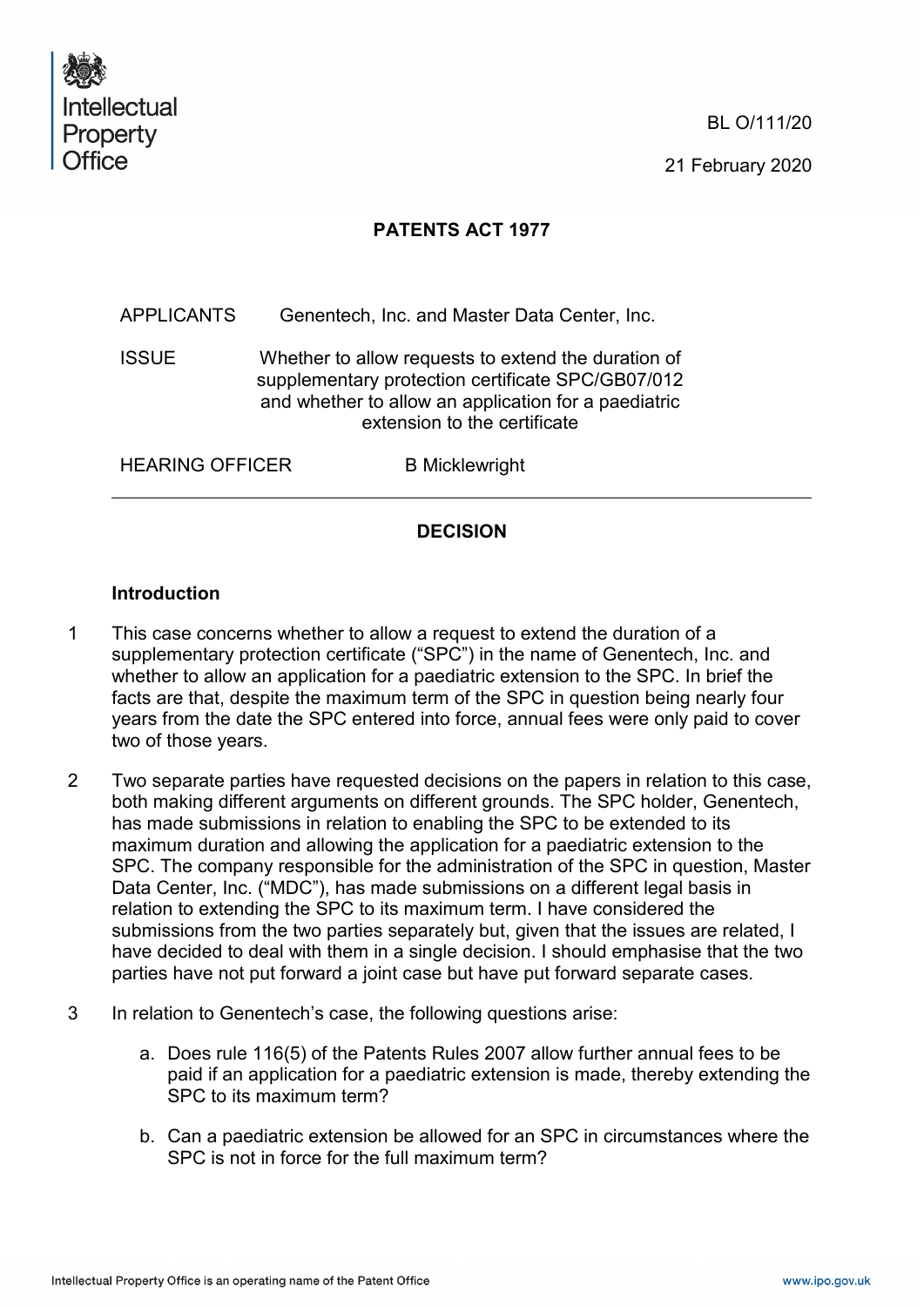- c. Should I allow a request to correct the forms used to pay the prescribed fee for the SPC to take effect, so as to extend the duration of the certificate, under sections 117 and/or 32(2)(d) of the Patents Act 1977?
- 4 In relation to MDC's case, the following question arises:
	- d. Has there been an irregularity in procedure, a mistake or an error attributable at least in part to the Office and, if there has, should the irregularity be rectified under rule 107?
- 5 The SPC in question is SPC/GB07/012 in respect of the product ranibizumab which was protected by basic patent EP 0973804. This SPC took effect on 03 April 2018. The maximum possible duration of the SPC was for a period of 3 years and 9 months to 23 January 2022. The original Form SP2 filed to accompany the prescribed fee, which must be paid before the SPC takes effect, however indicated a duration of two years and a fee that reflected this shorter duration. This was the fee which was actually paid. The SPC is therefore currently set to expire on 02 April 2020. On 12 July 2019 Master Data Center requested that the Office correct an irregularity of procedure connected with the payment of this fee so that the SPC remains in force for its maximum duration until 23 January 2022. On 24 September 2019 Genentech, in a separate action, made an application for a paediatric extension to the SPC and at the same time enclosed a further Form SP2 in respect of the annual fees payable for the third and fourth years so as to extend the SPC to its maximum duration.
- 6 The requests from both parties were progressed separately with the examiner. In a letter dated 20 December 2019 Genentech also requested the original Form SP2 and the associated fee sheet FS2 be corrected under section 117.
- 7 There was initially a debate between Genentech and the examiner concerning whether the Office could accept the late filing of Genentech's application for a paediatric extension but this has now been resolved in Genentech's favour. The examiner did not however accept that the paediatric extension request could be allowed in the circumstances of this case and did not accept that further annual fees could be paid with the application for the paediatric extension to extend the SPC to its maximum duration. Genentech disagreed and the matter was therefore referred to me for a decision on the papers. Genentech has been represented by Mewburn Ellis in prosecuting their case. I confirm that I have read all the correspondence on file and have taken this into account in making my decision.
- 8 The examiner and MDC could not agree on the question as to whether rule 107 could be used to correct an irregularity of procedure in relation to the filing of original Form SP2. This matter was also therefore referred to me for a decision on the papers. MDC have been represented by Fieldfisher in prosecuting their case. Once again, I confirm that I have read all the correspondence on file and have taken this into account in making my decision.

# **The law**

*Supplementary protection certificates*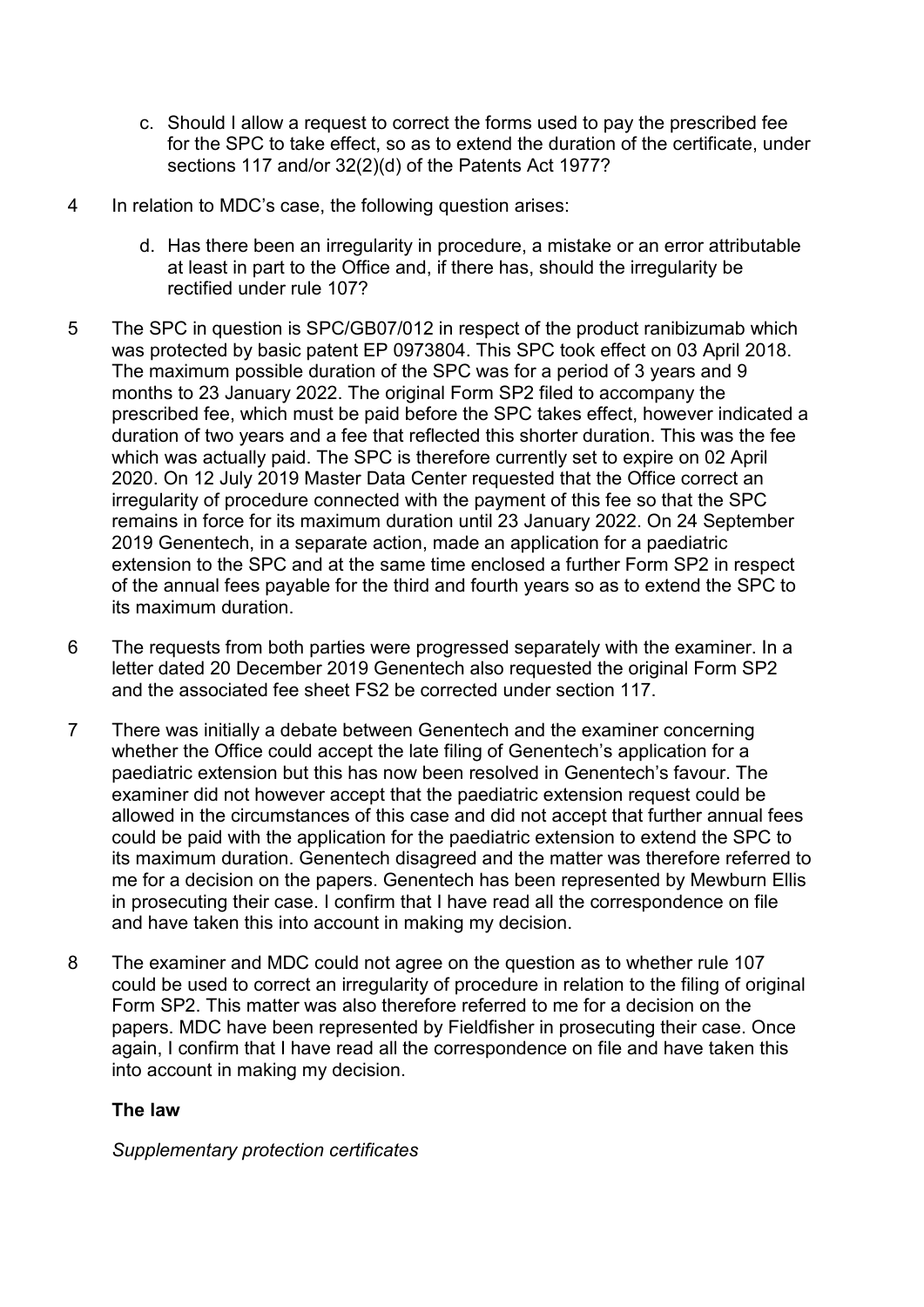- 9 Regulation (EC) 469/2009 of the European parliament and of the Council of 6 May 2009 concerning the supplementary protection certificate for medicinal products ("the SPC Regulation") sets out the law concerning supplementary protection certificates. This Regulation is a codification of Council Regulation (EEC) No 1768/92 of 18 June 1993 concerning the creation of a supplementary protection certificate for medicinal products which had been amended several times. The 2009 Regulation has since been amended but these amendments do not impact on the present case.
- 10 The SPC Regulation provides for two kinds of fees: application fees and annual fees. Article 8(4) provides for application fees:

#### *Article 8*

#### **Content of the application for a certificate**

4. Member States may provide that a fee is to be payable upon application for a certificate and upon application for the extension of the duration of a certificate.

11 Provision for annual fees is made in Article 12:

*Article 12*

#### **Annual Fees**

Member States may require that the certificate be subject to the payment of annual fees.

12 The duration of the certificate is specified in Article 13:

*Article 13*

### **Duration of the certificate**

1. The certificate shall take effect at the end of the lawful term of the basic patent for a period equal to the period which elapsed between the date on which the application for a basic patent was lodged and the date of the first authorisation to place the product on the market in the Community, reduced by a period of five years.

2. Notwithstanding paragraph 1, the duration of the certificate may not exceed five years from the date on which it takes effect.

3. The periods laid down in paragraphs 1 and 2 shall be extended by six months in the case where Article 36 of Regulation (EC) No 1901/2006 applies. In that case, the duration of the period laid down in paragraph 1 of this Article may be extended only once.

…

13 The consequences of a failure to pay the annual fee in time is set out in Article 14:

### **Article 14**

#### *Expiry of the certificate*

The certificate shall lapse:

…

(c) if the annual fee laid down in accordance with Article 12 is not paid in time.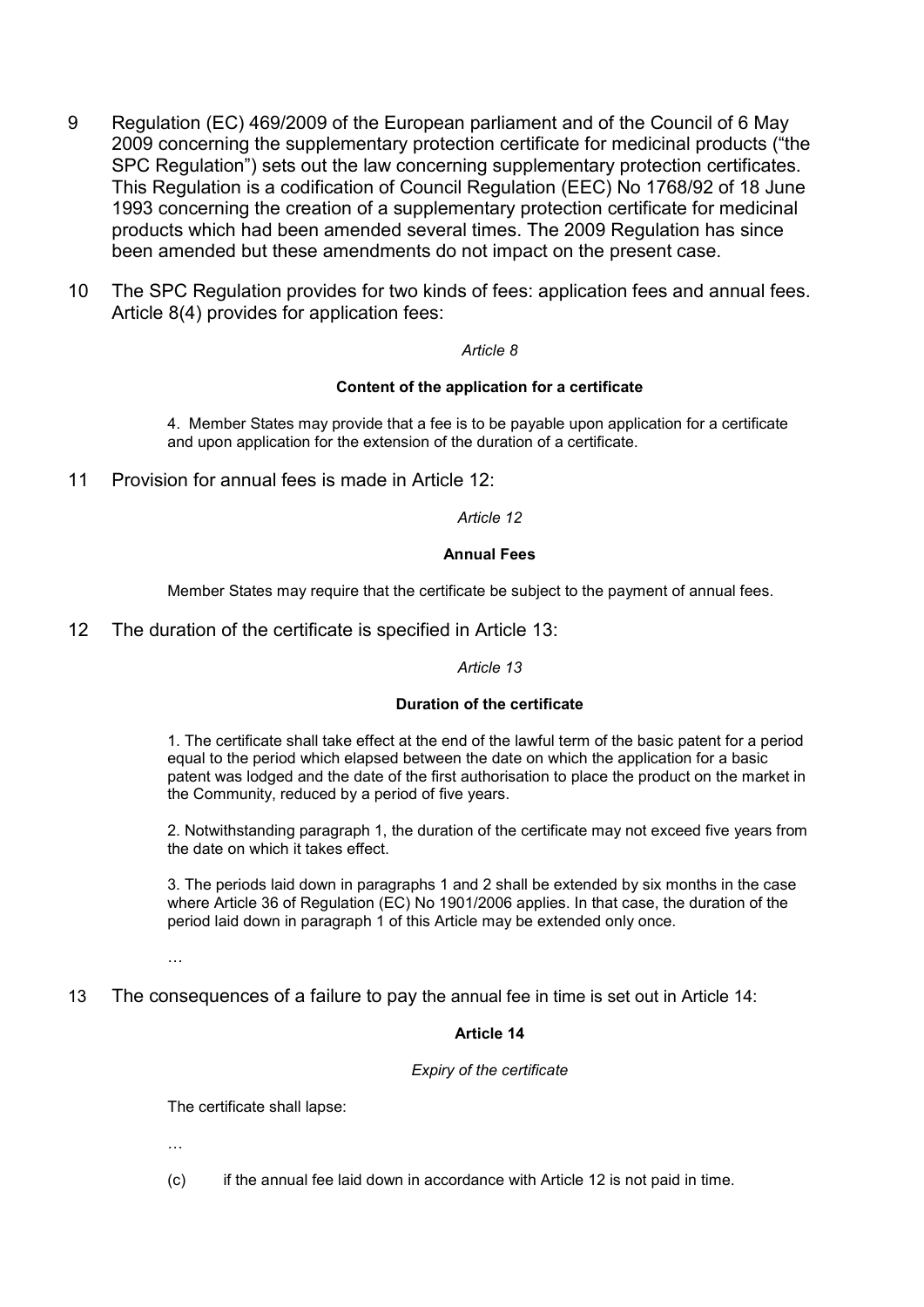14 Article 19 deals with procedural provisions:

*Article 19*

### **Procedure**

1. In the absence of procedural provisions in this Regulation, the procedural provisions applicable under national law to the corresponding basic patent shall apply to the certificate, unless the national law lays down special procedural provisions for certificates.

2. Notwithstanding paragraph 1, the procedure for opposition to the granting of a certificate shall be excluded.

15 The Regulation providing for the extension of a supplementary protection certificate for medicinal products for paediatric use (a "paediatric extension") is Regulation (EC) No 1901/2006 of the European parliament and of the Council of 12 December 2006 ("the Paediatric Regulation"). Recitals (26) and (27) state:

> (26) For products falling within the scope of the requirement to submit paediatric data, if all the measures included in the agreed paediatric investigation plan are complied with, if the product is authorised in all Member States and if relevant information on the results of studies is included in product information, a reward should be granted in the form of a 6-month extension of the supplementary protection certificate created by Council Regulation (EEC) No 1768/92 (1 ). Any decisions by Member States' authorities as regards the setting of prices for medicinal products or their inclusion in the scope of national health insurance schemes have no bearing on the granting of this reward.

(27) An application for an extension of the duration of the certificate pursuant to this Regulation should only be admissible where a certificate is granted pursuant to Regulation (EEC) No 1768/92.

16 This principle is implemented in Article 36 with the six-month extension provided for in Article 36(1):

### **Rewards and incentives**

#### *Article 36*

1. Where an application under Article 7 or 8 includes the results of all studies conducted in compliance with an agreed paediatric investigation plan, the holder of the patent or supplementary protection certificate shall be entitled to a six-month extension of the period referred to in Articles 13(1) and 13(2) of Regulation (EEC) No 1768/92.

17 The UK introduced special provisions for SPCs into the Patents Act 1977 ("the Act") on 17 December 2007. These provisions specified how the Act applied to SPCs and a new section 128B was introduced. It reads:

### **Supplementary protection certificates**

128B.-(1) Schedule 4A contains provision about the application of this Act in relation to supplementary protection certificates and other provision about such certificates.

(2) In this Act a "supplementary protection certificate" means a certificate issued under -

(a) Regulation (EC) No 469/2009 of the European Parliament and of the Council of 6th May 2009 concerning the supplementary protection certificate for medicinal products, or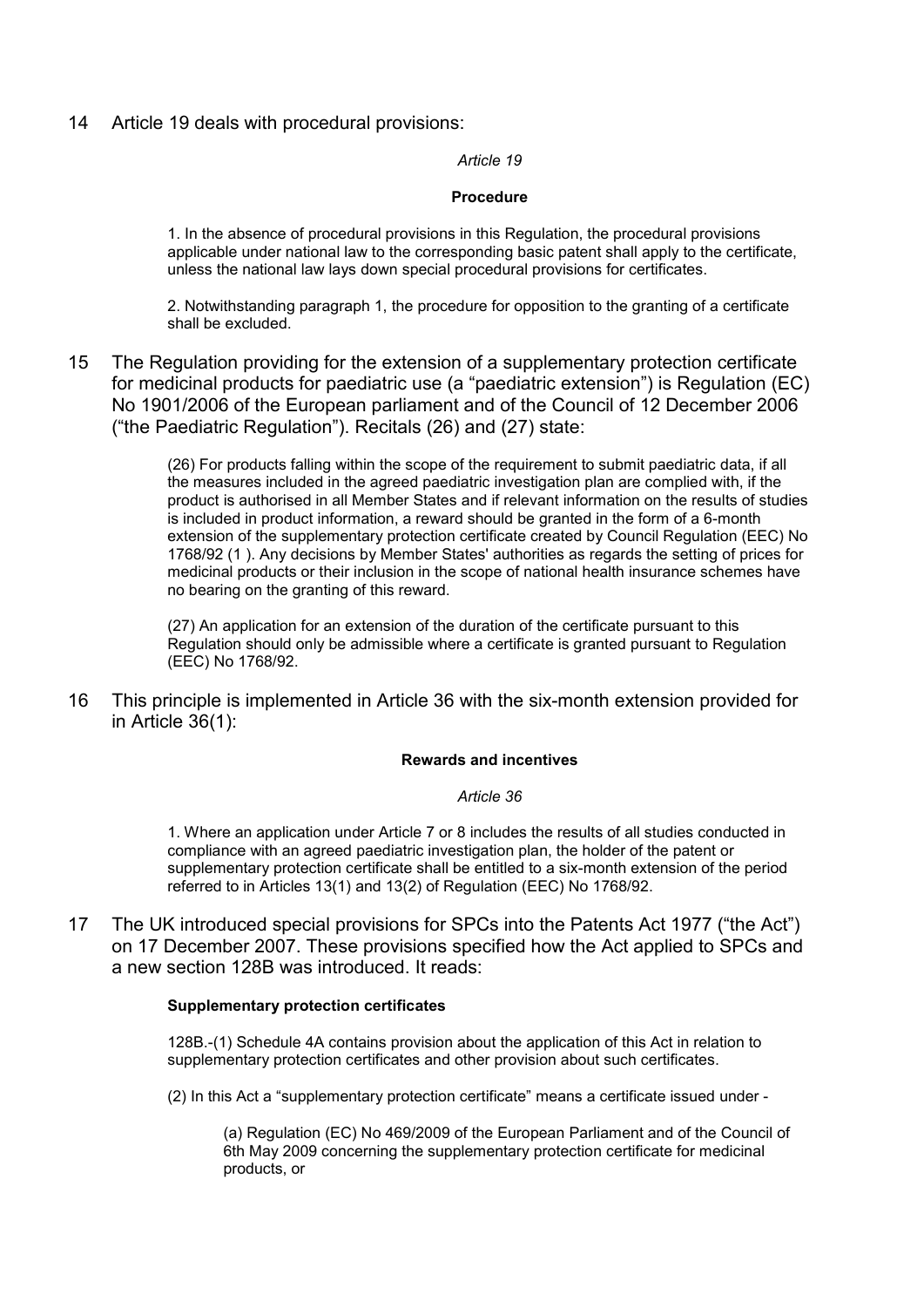(b) Regulation (EC) No 1610/96 of the European Parliament and of the Council of 23 July 1996 concerning the creation of a supplementary protection certificate for plant protection products.

18 Schedule 4A to the Act sets out the various provisions of the Act which apply to SPCs and the manner in which they are to be given effect. Paragraph 5 of Schedule 4A makes provision for annual fees and states:

*Fees*

5. A supplementary protection certificate does not take effect unless -

(a) the prescribed fee is paid before the end of the prescribed period, or

(b) the prescribed fee and any prescribed additional fee are paid before the end of the period of six months beginning immediately after the prescribed period.

19 Rule 116 of the Patents Rules 2007 ("the Rules") sets out further details in relation to the operation of the SPC system in the UK:

…

(3) The comptroller must send a notice to the applicant for the certificate—

(a) before the beginning of the period of two months immediately preceding the start date; or

(b) where the certificate is granted as mentioned in paragraph (2)(b), on the date the certificate is granted.

- (4) The notice must notify the applicant for the certificate of—
	- (a) the fact that payment is required for the certificate to take effect;
	- (b) the prescribed fee due;
	- (c) the date before which payment must be made; and
	- (d) the start date.

(5) The prescribed fee must be accompanied by Patents Form SP2; and once the certificate has taken effect no further fee may be paid to extend the term of the certificate unless an application for an extension of the duration of the certificate is made under the Medicinal Products Regulation.

(6) Where the prescribed fee is not paid before the end of the period prescribed for the purposes of paragraph 5(a) of Schedule 4A to the Act, the comptroller shall, before the end of the period of six weeks beginning immediately after the end of that prescribed period, and if the fee remains unpaid, send a notice to the applicant for the certificate.

(7) The notice shall remind the applicant for the certificate—

(a) that payment is overdue; and

- (b) of the consequences of non-payment.
- (8) The comptroller must send the notices under this rule to—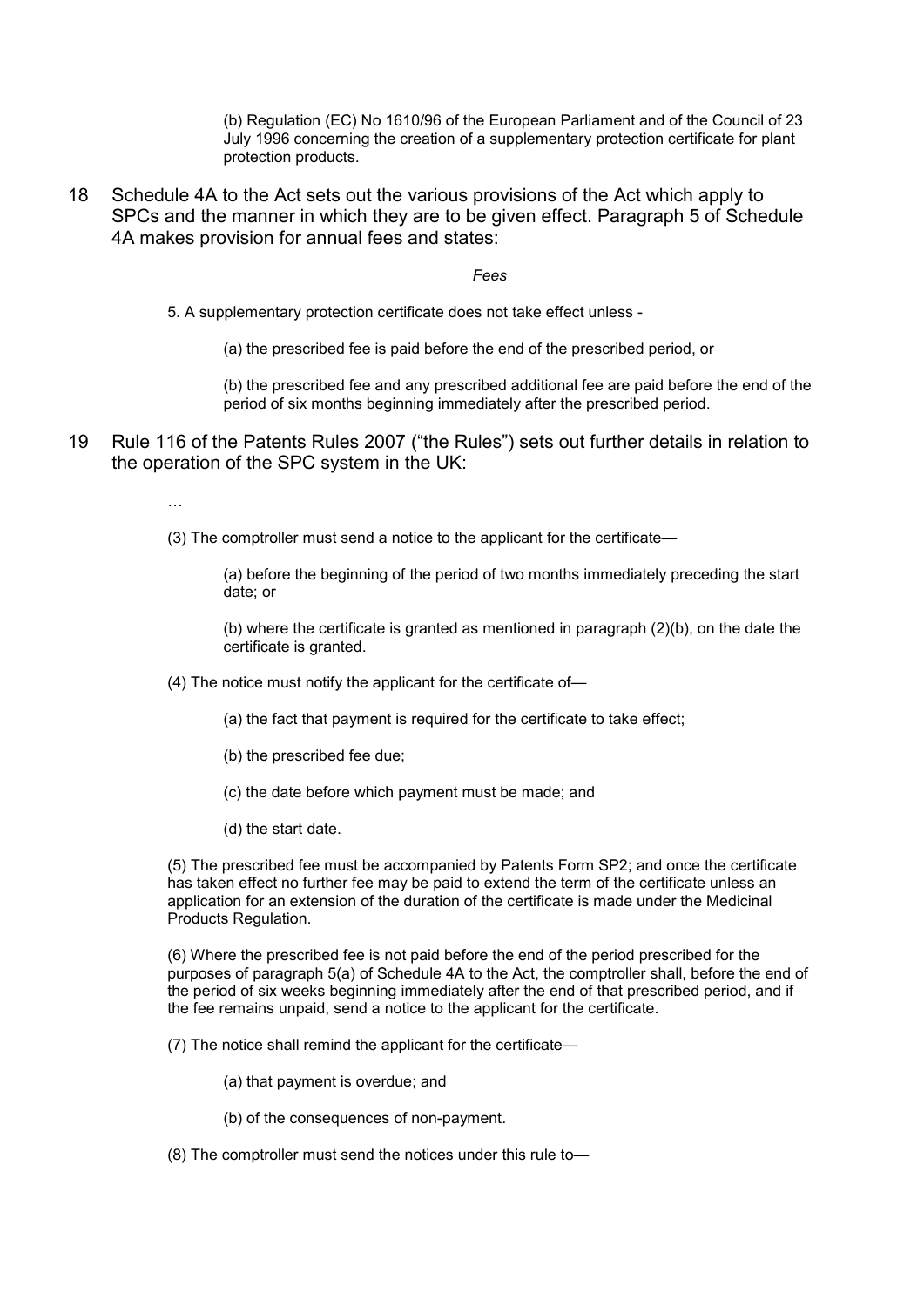(a) the applicant's address for service; and

(b) the address to which a renewal notice would be sent to the proprietor of the basic patent under rule 39(2).

20 The prescribed fee itself is set out in rule 6 of the Patents (Fees) Rules 2007 (as amended):

> 6.—(1) The prescribed fee payable for a supplementary protection certificate to take effect is set in accordance with paragraph (2).

- (2) Where the certificate expires during the period of one year beginning with—
	- (a) the start date, the fee is £600;
	- (b) the first anniversary of the start date, the fee is £1,300;
	- (c) the second anniversary of the start date, the fee is £2,100;
	- (d) the third anniversary of the start date, the fee is £3,000; or
	- (e) the fourth anniversary of the start date, the fee is £4,000.

(3) The period in paragraph (2) shall be calculated without reference to any extension of the duration of a supplementary protection certificate under Article 13(3) of the Medicinal Products Regulation(a).

(4) The additional fee prescribed for the purposes of paragraph 5(b) of Schedule 4A to the Act (supplementary protection certificates) shall be half the prescribed fee.

(5) In this rule "start date" is the first day following the day on which the basic patent expires.

### *Corrections*

21 Section 117 of the Act gives the comptroller discretion to correct errors in patents and applications, or in documents filed in connection with such patents or applications. Schedule 4A to the Act applies section 117 to SPCs. Section 117(1) states:

> 117.-(1) The comptroller may, subject to any provision of rules, correct any error of translation or transcription, clerical error or mistake in any specification of a patent or application for a patent or any document filed in connection with a patent or such an application.

22 Rule 105(3) provides:

105.-(3) Where the request is to correct a specification of a patent or application, the request shall not be granted unless the correction is obvious (meaning that it is immediately evident that nothing else could have been intended in the original specification).

### *Correction of irregularities*

23 Rule 107 provides for the rectification of irregularities of procedure in certain circumstances. It states:

> 107.—(1) Subject to paragraph (3), the comptroller may, if he thinks fit, authorise the rectification of any irregularity of procedure connected with any proceeding or other matter before the comptroller, an examiner or the Patent Office.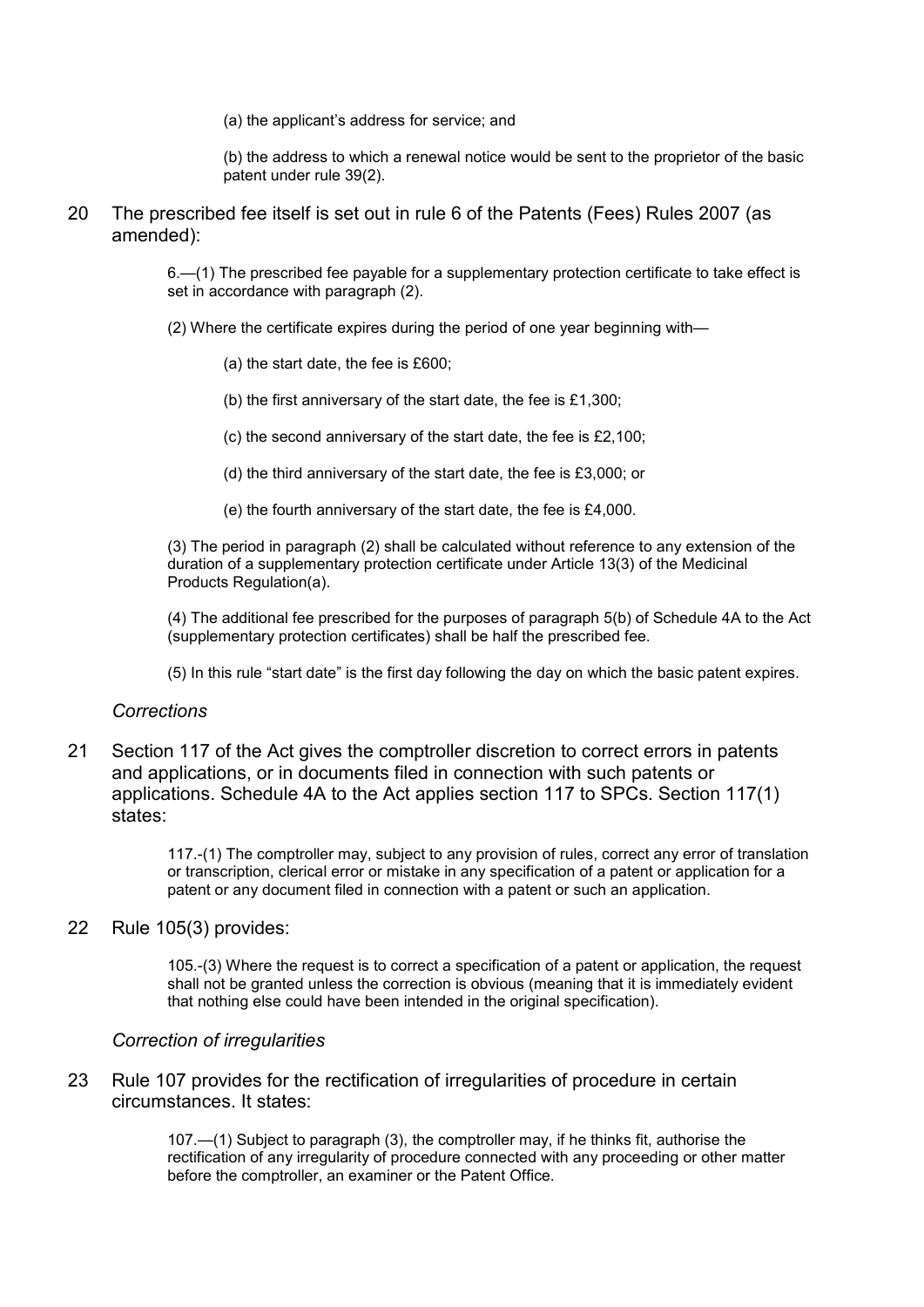- (2) Any rectification made under paragraph (1) shall be made—
	- (a) after giving the parties such notice; and
	- (b) subject to such conditions,

as the comptroller may direct.

(3) A period of time specified in the Act or listed in Parts 1 to 3 of Schedule 4 (whether it has already expired or not) may be extended under paragraph (1) if, and only if—

(a) the irregularity or prospective irregularity is attributable, wholly or in part, to a default, omission or other error by the comptroller, an examiner or the Patent Office; and

- (b) it appears to the comptroller that the irregularity should be rectified.
- 24 The period for paying the prescribed fee required for the SPC to take effect is prescribed in rule 116(2) and is listed in Part 1 of Schedule 4 to the Rules. Rule 107(3) therefore applies to this period of time.

### **Assessment**

### **Genentech's case**

25 I will begin with the case made by Genentech who have made submissions on the three questions listed above. I will consider each of these questions in turn.

### **Does rule 116(5) of the Rules allow further annual fees to be paid if an application for a paediatric extension is made, thereby extending the SPC to its maximum term?**

- 26 As I have already said, the SPC Regulation provides for two types of fees: application fees and annual fees. The UK has made provision for both types of fees. The provision for annual fees is made in paragraph 5 of Schedule 4A and further requirements are set out in rule 116(5).
- 27 Rule 116(5) states that this prescribed fee must be accompanied by Form SP2. It specifies that "once the certificate has taken effect no further fee may be paid to extend the term of the certificate". It is evident therefore that a general principle is that the term of the certificate cannot be extended by the payment of a further fee once the certificate has taken effect. One consequence is that it gives third parties certainty as to the duration of the certificate, subject to the possibility of a paediatric extension.
- 28 Rule 116(5) provides one exception to this general principle, namely that no further fee may be paid to extend the term of the certificate "unless an application for an extension of the duration of the certificate is made under the Medicinal Products Regulation", that is that an application for a paediatric extension has been made. This rule does not explicitly list which further fees could be paid in these circumstances, but rather states that no further fees may be paid except in these circumstances.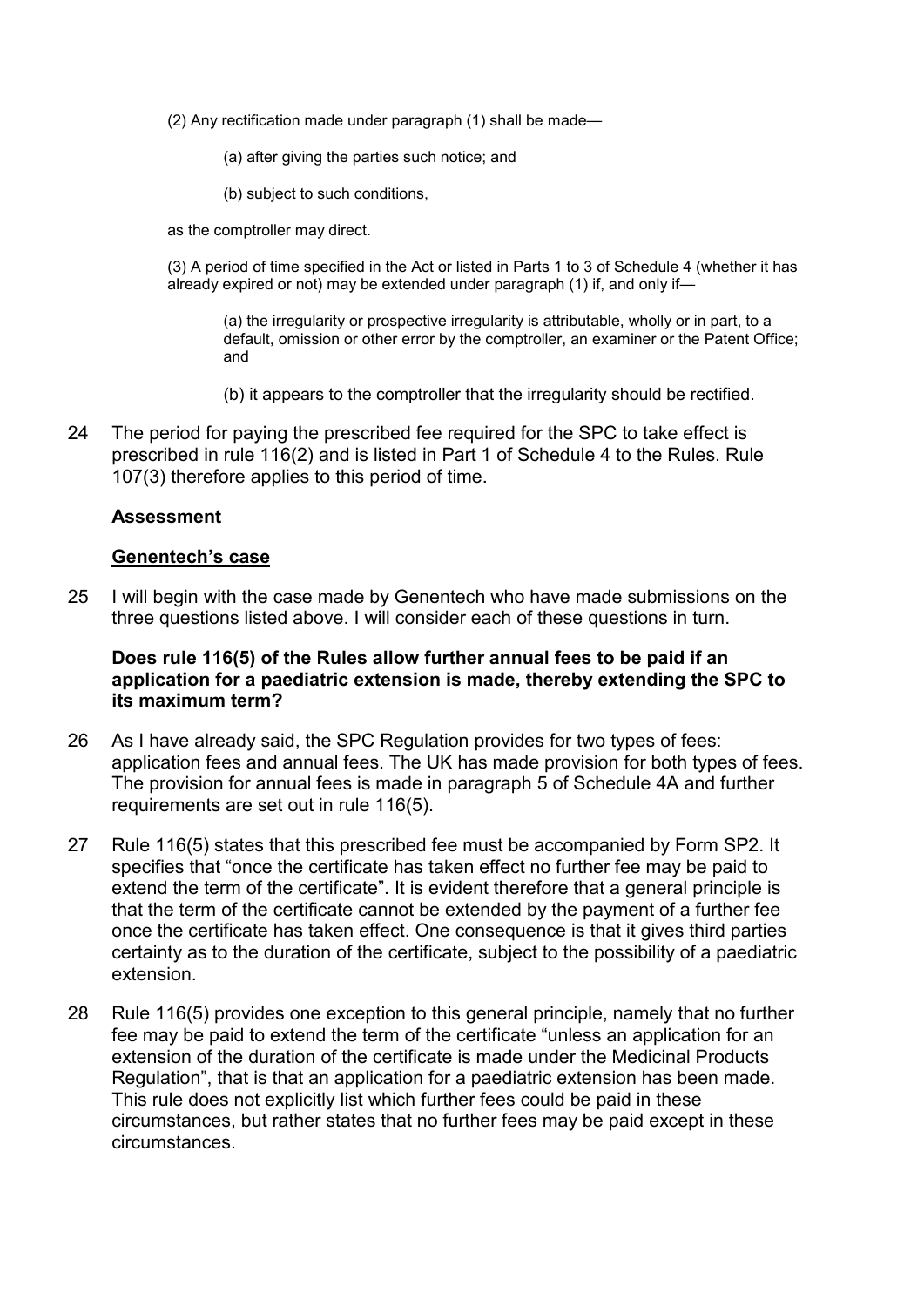- 29 There are two possible candidates for fees which could extend the duration of the certificate in these circumstances: the £200 fee specified in the Patents (Fees) Rules which must accompany the application for a paediatric extension, and the annual fee specified in paragraph 5 of Schedule 4A to further extend the term of the certificate to, for example, its maximum term.
- 30 In relation to the first of these fees, Genentech expresses doubt that this could be properly characterised as a "fee paid to extend the term of the certificate" as this is a fee charged for processing Form SP4, authorised and prescribed by rule 2(2)(b) of, and Schedule 1 to, the Patents (Fees) Rules, rather than one charged to extend the term of the certificate *per se*. I am not convinced by this argument as the Patents (Fees) Rules merely state that Form SP4 should be accompanied by the specified fee and this form is entitled "Application for grant of an extension to a Supplementary Protection Certificate". The fee may well be charged to cover the cost of processing the form and is, of course, paid to apply for an extension, but this does not mean that it is not a "fee paid to extend the term of the certificate". The fee in question must accompany the application, and an application for a paediatric extension is an application to extend the duration of the SPC by six months. It seems to me that, following a plain and common-sense reading of the rule, it is a fee which is "paid to extend the term of the certificate".
- 31 The second candidate fee is a further annual fee as is prescribed by paragraph 5 of Schedule 4A. Genentech submits that rule 116(5), according to its natural and ordinary interpretation, allows payment of such a fee to extend the duration of a certificate to its maximum term in circumstances when an application for a paediatric extension has been made. There are five factors I will consider in deciding whether Genentech's submission is correct. These are:
	- the natural and ordinary interpretation of rule 116(5);
	- the nature of the fee specified in paragraph 5 of Schedule 4A to the Act;
	- the requirements of the SPC Regulation and the Paediatric Regulation;
	- the extent to which the IPO's consultation document and concordance on the Patents Rules 2007 can be relied on to interpret rule 116(5);
	- the teaching of *Tulane Education Fund* [2013] EWCA Civ 890

# *The natural and ordinary interpretation of rule 116(5)*

32 Genentech submits that the natural and ordinary meaning of rule 116(5) is clear, namely that once the certificate has taken effect no further fee may be paid to extend the term unless an application (for a paediatric extension) is made. They argue that this is not limited to the "application fee" for a paediatric extension as, if the legislature had intended to permit only particular fees, such as the £200 application fee, to be paid upon a paediatric extension being made, rule 116(5) could and would expressly provided as such. The natural, ordinary meaning of the rule does not lead to a perverse result that could reasonably lead one to suppose that some other meaning was intended by the legislature. In support of these arguments on the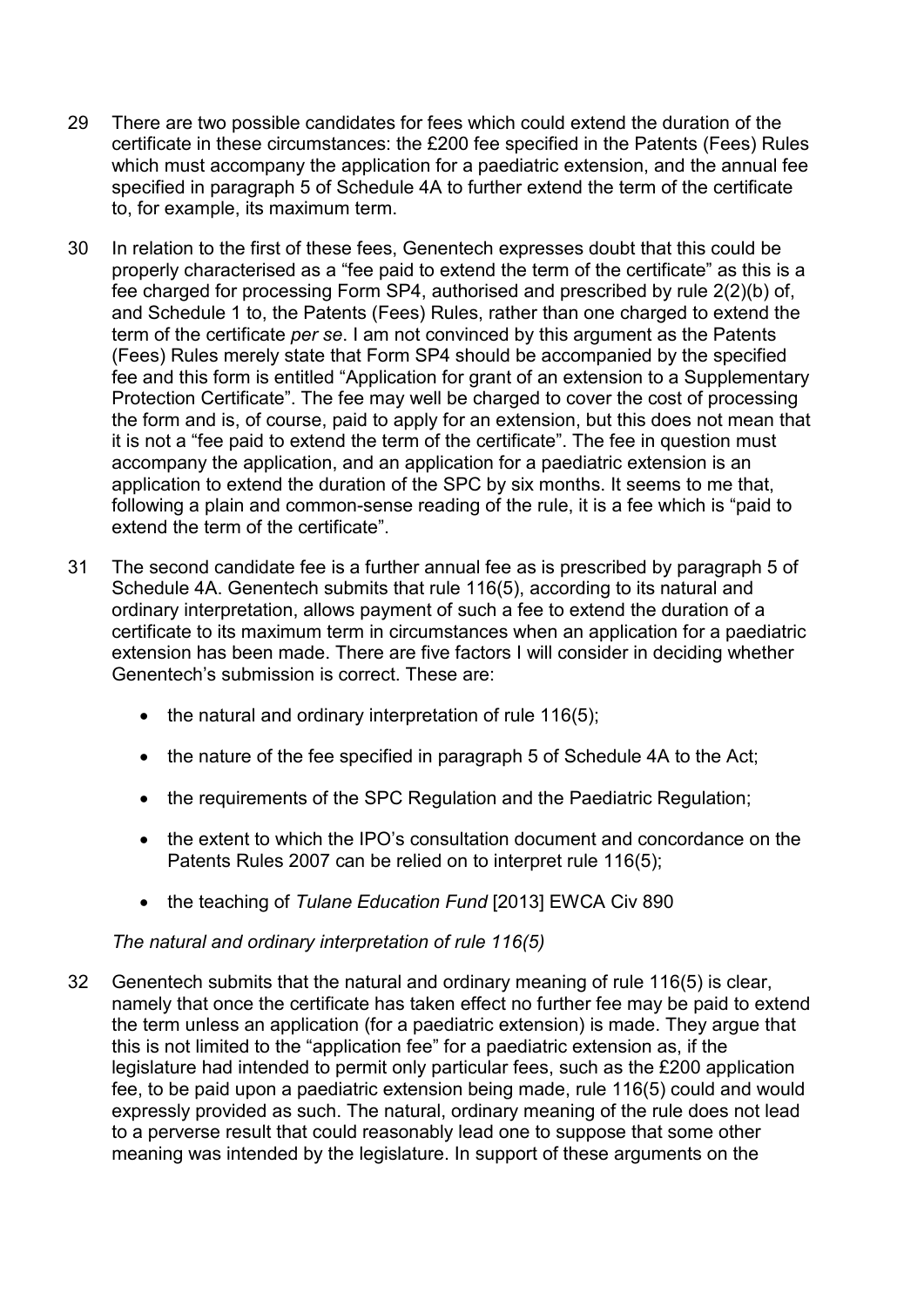interpretation of the provision Genentech refers to the House of Lords' confirmation in *Pinner v Everett* [1969] 1 W.L.R 1266 (as per Lord Reid) that:

*"In determining the meaning of any word or phrase in a statute the first question to ask always is what is the natural or ordinary meaning of the word or phrase in its context in the statute? It is only when that meaning leads to some result which cannot reasonably be supposed to have been the intention of the legislature, that it is proper to look for some other possible meaning of the word or phrase. We have been warned again and again that it is wrong and dangerous to proceed by substituting some other words for the words of the statute."*

33 I am not convinced that Genentech has correctly portrayed the natural and ordinary meaning of rule 116(5). The rule expresses a general rule that no further fee may be paid to extend the term of the certificate once the certificate has taken effect and specifies a single scenario where this rule does not apply, namely when an application for a paediatric extension is made. It is however silent on the fees which may be paid to extend the duration in that scenario. The natural and ordinary meaning of the rule therefore does not go as far as specifying which fees may be paid to extend the term of the certificate in this scenario. Other factors must be considered when answering this question, such as the other legislative provisions to which this rule relates and the other factors I have referred to above and will go on to consider. Lord Reid says in the above quote that the natural and ordinary meaning of the word or phrase must be considered in the *context of the statute* (my emphasis). I will now consider this context.

# *The nature of the fee specified in paragraph 5 of Schedule 4A to the Act*

- 34 Paragraph 5 of Schedule 4A states that "a supplementary protection certificate does not take effect unless  $-$  (a) the prescribed fee is paid before the end of the prescribed period". It therefore seems to me that the "prescribed fee", which is the "annual fee" referred to in Article 12 of the SPC Regulation, is a fee intrinsically linked with the certificate taking effect. The value of the fee will depend on the intended duration of the certificate but paragraph 5 of Schedule 4A envisages a single fee paid before the certificate comes into effect. It does not envisage further payment of "prescribed fees" after the certificate has come into effect. It is this fee which, in accordance with rule 116(5), must be accompanied by Patents Form SP2 and whose value is set in rule 6 of the Patents (Fees) Rules.
- 35 There is therefore a specific statutory regime which makes clear that a single fee is paid, once, and then the term of the SPC is set. It would be wrong to construe another specific rule as undermining that clear position and there is no basis in rule 116(5) for doing so. Rule 116(5), when read in the context of the primary legislation, cannot therefore be interpreted as allowing a further fee prescribed by paragraph 5 of Schedule 4A to be paid to extend the duration of the certificate once the certificate has taken effect, whether an application for a paediatric extension has been made or not, as this would contravene the clear requirements of paragraph 5 of Schedule 4A.

# *The requirements of the SPC Regulation and the Paediatric Regulation*

36 I have considered the UK primary legislation above, but I must also consider the requirements of the EU legislation, namely the SPC Regulation and the Paediatric Regulation.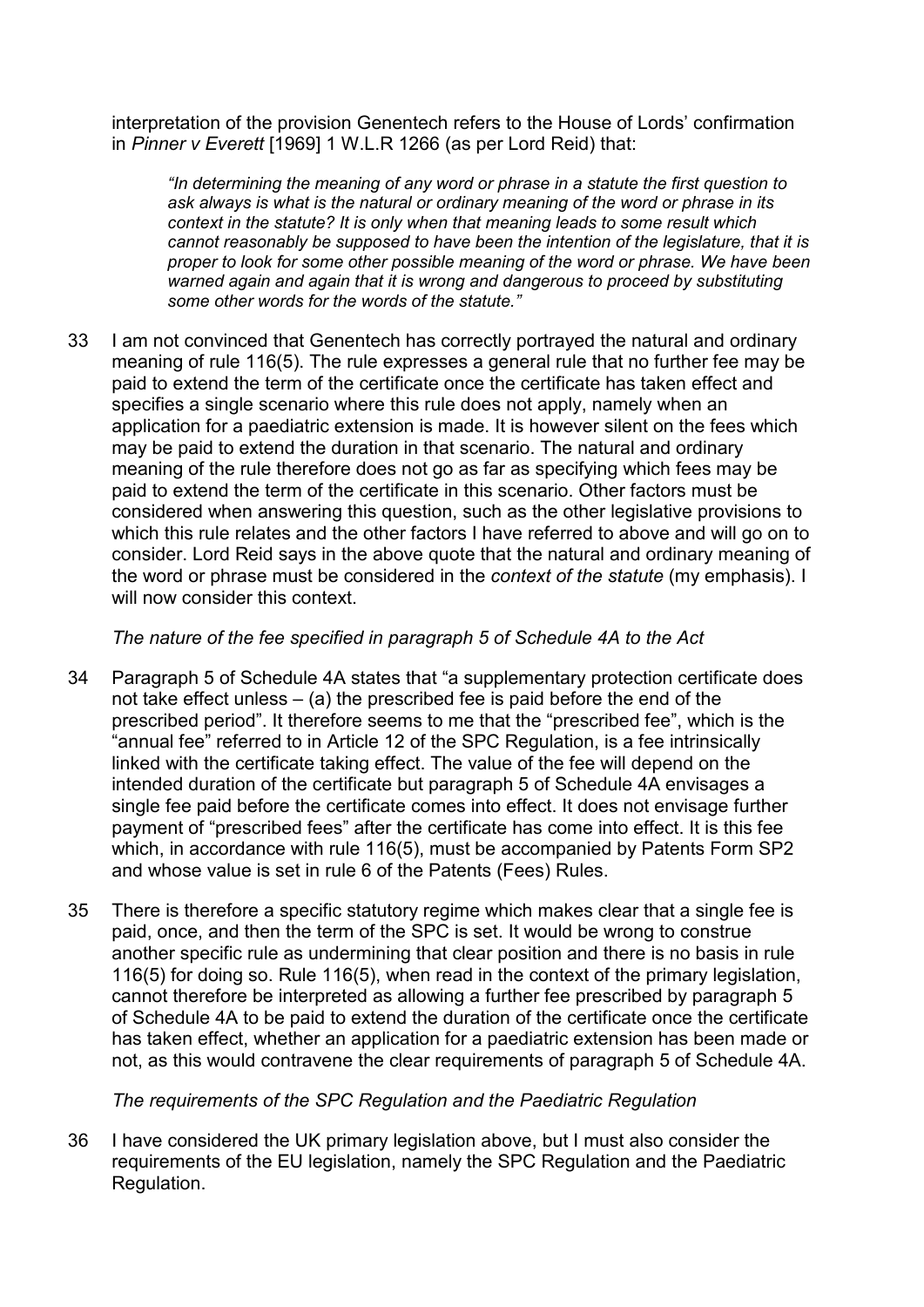- 37 Genentech refers to the Paediatric Regulation and, with reference to recitals (26) and (27) of this Regulation, notes that Article 36 includes a requirement that the relevant product is protected by an SPC but does not impose any additional requirement that the annual fees for the certificate have previously been prepaid for its entire maximum term. Article 36(1) grants the SPC holder an entitlement to a sixmonth extension of the period defined in Article 13(1) and (2) of the SPC Regulation. Genentech's primary position is to agree with the examiner's view that the "reward" provided for the Paediatric Regulation only takes effect at the end of the maximum duration of the SPC. They argue that, in that context, it is not at all unreasonable or unsurprising that rule 116(5) provides a general permission for paediatric extension applicants to pay further fees to extend the term of the certificate and does not only provide only for payment of the paediatric extension fee. This ensures that the applicants that have satisfied the requirements of the Paediatric Regulation are not precluded from obtaining the reward to which they are entitled by virtue of nonpayment of fees. Genentech argues that the UK's implementation of the Paediatric Regulation would be defective if procedural rules would limit the availability of the extension only to applicants that had previously pre-paid for the maximum amount of annual fees, contrary to the purposes and provisions of the Paediatric Regulation.
- 38 Recital (26) of the Paediatric Regulation states that "a reward should be granted in the form of a 6-month extension of the supplementary certificate". This is implemented in Article 36 which states that the reward is entitlement to a six-month extension of the period defined in Article [1](#page-9-0)3(1) and (2) of the 1992 Regulation<sup>1</sup>. This Article clearly defines the maximum duration of the certificate. It seems therefore that the reward envisaged by Article 36 of the Paediatric Regulation is an extension to the maximum duration of the certificate as defined in Article 13(1) and (2) of the SPC Regulation. This is also made clear in Article 13(3) of the SPC Regulation which implements Article 36 of the Paediatric Regulation. There is no implication in Article 36 of the Paediatric Regulation or in Article 13(3) of the SPC Regulation that the reward should have any other effect and nothing to suggest that an extension should be available to applicants who have not taken their SPC for the maximum duration. There is therefore nothing in either the Paediatric Regulation or the SPC Regulation to suggest that that rule 116(5) should be interpreted so as to allow a further fee to be paid to extend the duration of the certificate to its maximum duration.

### *The extent to which the IPO's consultation document and concordance on the Patents Rules 2007 can be relied on to interpret rule 116(5)*

39 The examiner referred to the consultation document and associated concordance produced for the Patents Rules 2007 in his interpretation of rule 116(5). Genentech argues that the examiner was wrong to do this as recourse may only be made to sources other than the statutory provision itself if the wording of the provision is unclear or ambiguous and sources extrinsic to the relevant legislation should be treated with great caution. Their view is that the IPO consultation document and concordance is not a document that may properly be used to assist in the interpretation of rule 116(5), particularly given that the document itself includes a comment that "this commentary is not intended to be used to interpret the Patent Rules 2007 if, and when, they come into force". The document does not represent

<span id="page-9-0"></span> <sup>1</sup> Article 13(1) and (2) of the 1992 Regulation has identical wording to that of the codified 2009 Regulation.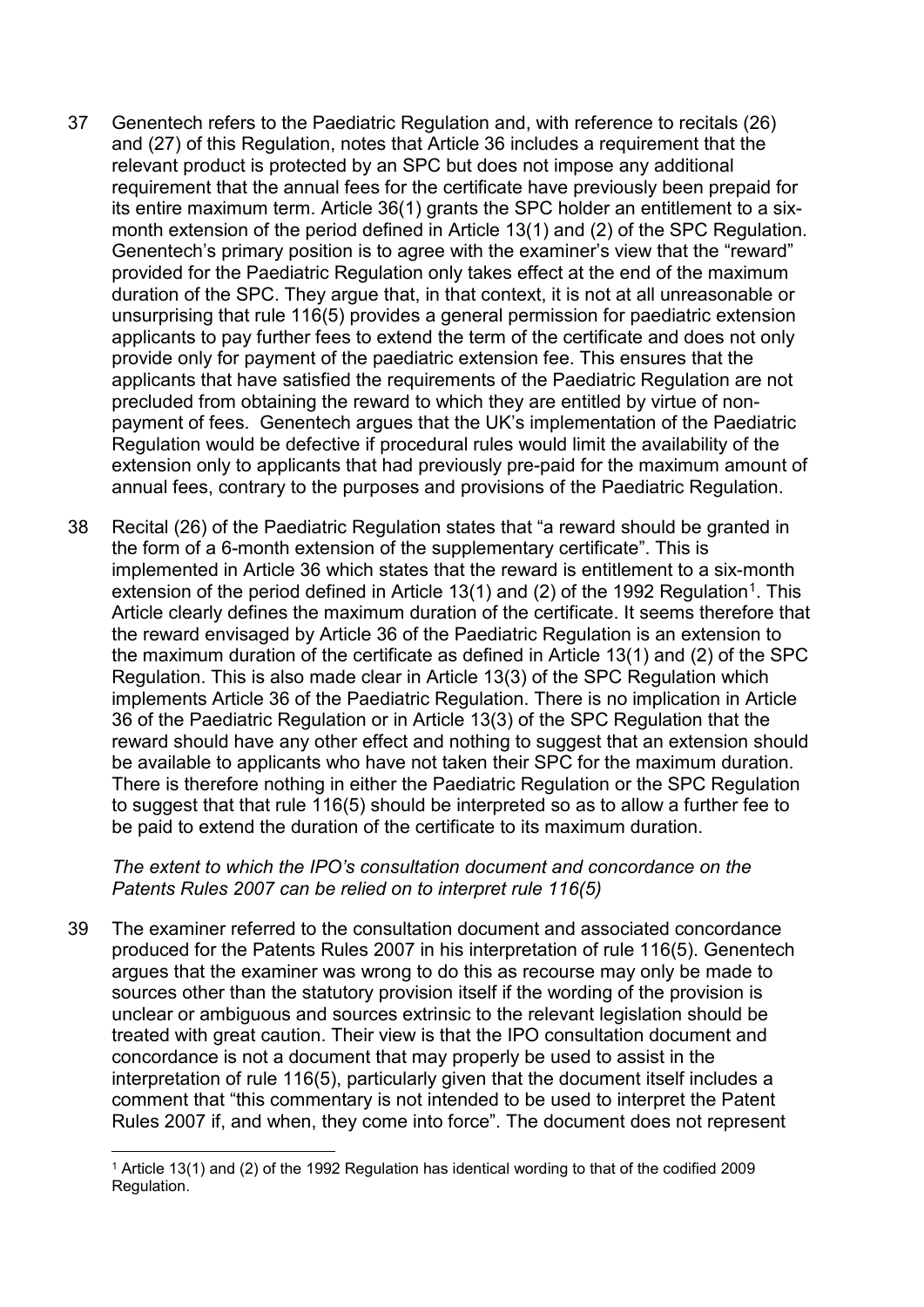the settled policy intentions of the government at the time of enactment of the 2007 rules, let alone the legislature. Genentech points out that the comment that "no change in practice is intended" in the commentary cannot be correct because the 2007 Rules implemented for the first time provisions relating to the Paediatric Regulation – there was no provision equivalent to the relevant part of rule 116(5) in the 1997 SPC Rules.

40 I agree with Genentech that the consultation document and concordance should be treated with caution, not least because provisions relating to the paediatric extension were implemented for the first time in the 2007 Rules and therefore the concordance is of less relevance for these provisions. I do note however that prior to the 2007 Rules rule 5(8) of the Patents (Supplementary Protection Certificates) Rules 1997 (the Rules in force immediately prior to the 2007 Rules), states "Where the effective period is less than the maximum period of the certificate it shall not subsequently be extended." It was therefore clearly the case that, prior to the 2007 Rules, a certificate could not be subsequently extended when the effective period was less than the maximum period. I do not however place a great deal of weight on either the concordance and consultation document, or on the earlier version of the Rules.

### *The teaching of* Tulane

41 The Court of Appeal's judgment in *Tulane* is the precedent case most relevant to the present case. The circumstances in that case were different as they related to a failure to pay any annual fees rather than a question as to whether additional annual fees could be paid. In his judgment Kitchin LJ (as he then was) did however confirm that the UK's rules did not conflict with the SPC Regulation:

> *47. I believe the starting point for a consideration of these submissions must be Article 12 itself and I would make two general points at the outset. First, the provision is permissive; there has never been a requirement that Member States must implement an annual fee regime. Second, save that any fees must be "annual", no restriction or limitation has ever been imposed upon Member States as to the level of the fees or when or how they must be paid. All of these matters have been left to Member States to decide for themselves and Article 18 of the 1992 Regulation (now Article 19 of the 2009 Regulation) permitted them to lay down special procedural provisions to give effect to those decisions.*

> *48. That brings me to paragraph 5 of Schedule 4A, rule 116 of the Patents Rules and rule 6 of the Patents (Fees) Rules. These all relate to matters arising under the provisions of the 1992 Regulation and, as such, plainly fall within the scope of s.2(2) of the European Communities Act 1972, subject to the overriding requirement that they must of course impose a regime for the payment of annual fees.*

> *49. In considering the crucial issue whether they impose a regime for the payment of annual fees, I think it important to have in mind that, for the reasons I have explained, an SPC may be granted some time before it is due to take effect. Further, the maximum term of each SPC will vary from certificate to certificate and depend upon the date on which the application*  for the basic patent was filed and the date of the first authorisation to place the product on the *market in the EU, subject to the requirement that the duration of the certificate may not exceed five years from the date on which it takes effect.*

> *50. Turning now to the fee structure set out in rule 6 of the Patents (Fees) Rules, it can be seen that as the number of years for which the certificate is to have effect increases, so also does the fee. Further and importantly, an applicant is not required to take a certificate for the whole period permitted by the Regulation. He may elect to take the certificate for a shorter period and, if he does so, he will only pay a fee in respect of those years for which he*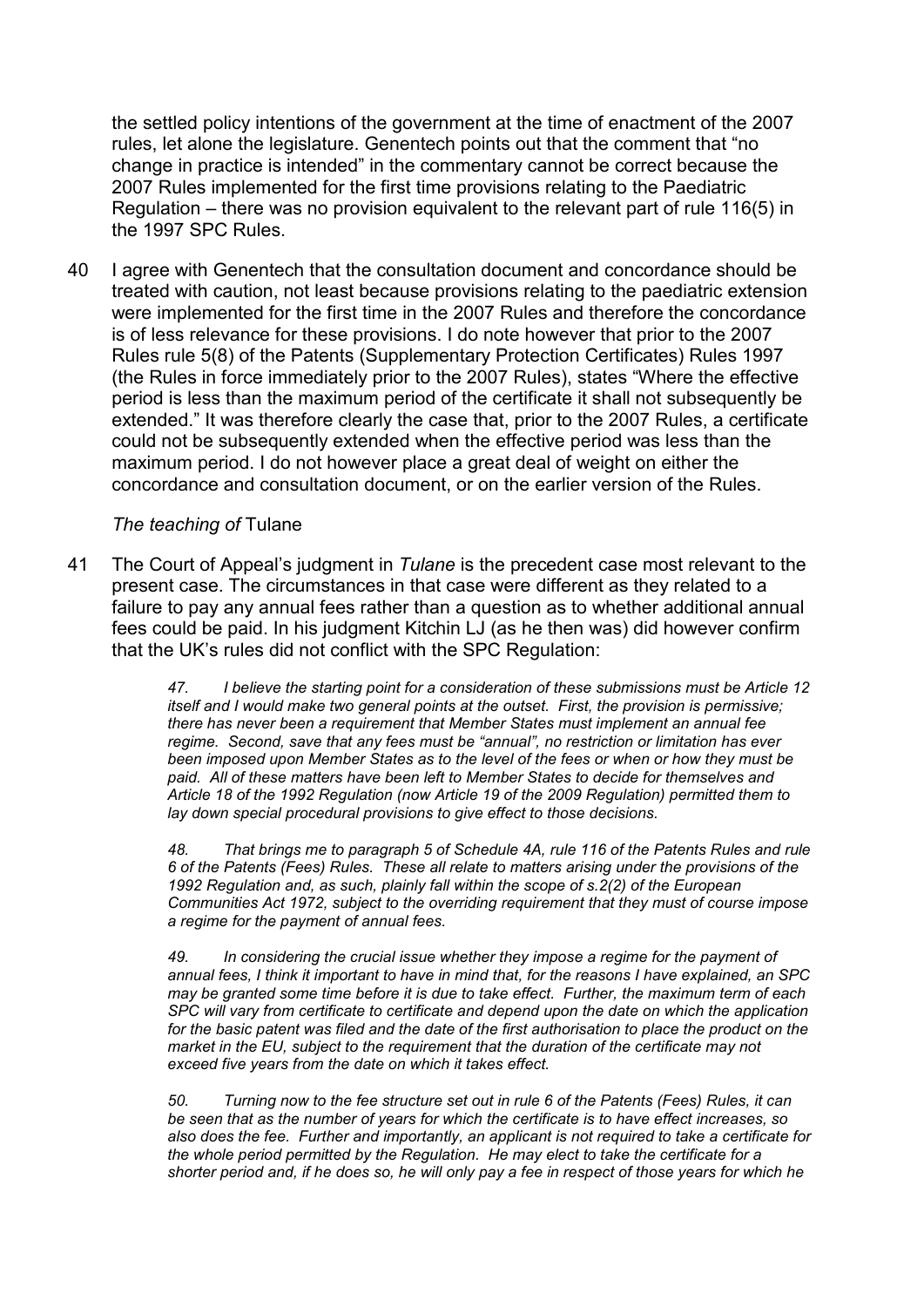*has elected. Thus far, as it seems to me, the prescribed fee may properly be described as an annual fee. It is calculated by reference to the number of years for which a certificate is to have effect.* 

*51. I come then to consider the impact on this analysis of the requirement imposed by rule 116 of the Patents Rules that the fee must be paid before the SPC takes effect. Here I believe that Mr Johnson's submissions confuse the nature of the fee and the date upon which the liability to pay it arises. I do not believe that the fee ceases to be an annual fee because the rules impose an obligation to pay it in advance. Nor does the fee cease to be an annual fee because the rules impose an obligation to pay it all at once. Further, I do not consider that these rules are in conflict with Article 13. Provided the fee is paid within the prescribed period, the certificate will automatically take effect on the day after expiry of the basic patent.*

- 42 Genentech submits that, in *Tulane*, Kitchin LJ did not consider the effect of rule 116(5) in circumstances where a paediatric extension application had been made as the point did not arise for consideration. They therefore argue that *Tulane* does not provide support for the construction of rule 116(5) suggested by the examiner.
- 43 Although these paragraphs do not directly address the present question, they nevertheless provide some useful further guidance. Firstly, in paragraph 47 Kitchin LJ states that, save that any fees must be "annual", no restriction or limitation has ever been imposed upon Member States as to the level of the fees or when or how they must be paid. All these matters have been left to Member States to decide for themselves. This confirms my conclusion that the SPC Regulation itself does not imply a particular interpretation of rule 116(5). Secondly, as is clear from the judgment as a whole, in paragraph 51 Kitchin LJ, is referring to the fact that the fee should be paid in advance and all at once. He does not address the situation as to what happens when an application for a paediatric extension is made, and therefore this judgment does not definitively decide the question, but nevertheless it adds weight to the evidence that the general principle is that the fee should be paid all at once and in advance of the certificate coming into effect.

# *Conclusions on this question*

44 Taking into consideration all the factors I have discussed in the above paragraphs, and Genentech's written submissions on the question, I reach the conclusion that rule 116(5) cannot be interpreted in a way which allows further annual fees to be paid when an application for a paediatric extension is made.

### **Can a paediatric extension be allowed for an SPC in circumstances where the SPC is not in force for the full maximum term?**

- 45 Genentech's primary position is that the paediatric extension only takes effect at the end of the maximum duration of the SPC. This view is however based on their understanding that rule 116(5) ensures compliance of the UK Rules with the Paediatric and SPC Regulations by allowing the payment of any fees necessary to enable the applicant to access the benefit of the paediatric extension when the extensions application is made, including any unpaid annual fees.
- 46 If, however, I conclude that rule 116(5) does not permit the payment of the additional annual fees required to extend the SPC to its maximum duration, as I have done, Genentech takes a different view. They submit that Article 36 of the Paediatric Regulation and Article 13 of the SPC Regulation must be interpreted in a manner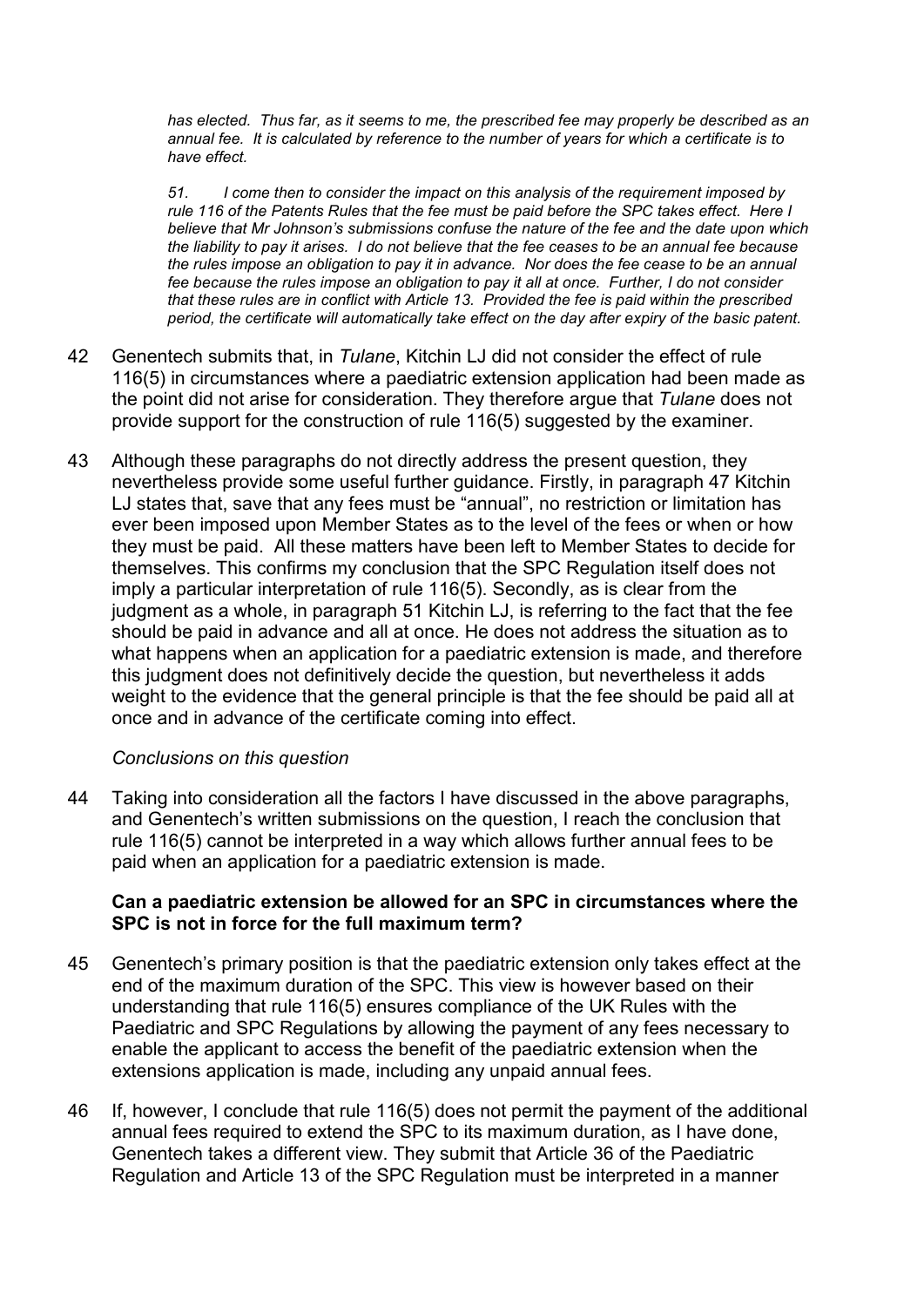which is consistent with the legislative intention stated in Recital 26 of the Paediatric Regulation to provide a six-month extension to the SPC in the relevant circumstances. Genentech therefore concludes that the extension application should be allowed in any event and the existing term of the certificate extended by six months form 2 April 2020 to 2 October 2020.

47 I have already considered this question to an extent above in my consideration of the relevance of the SPC Regulation and the Paediatric Regulation to the construction of the rule 116(5). It is apparent that the Paediatric Regulation provides a six-month extension to the maximum duration of the certificate as defined in Article 13(1) and (2) of the SPC Regulation. This has been implemented in Article 13(3) of the SPC Regulation and this is the nature of the "reward" referred to in Recital (26) of the Paediatric Regulation. I find it difficult to interpret the Regulation in any other way, and it makes sense from a policy perspective too. There is no need to provide incentives to reward an SPC holder who, for whatever reason, has not taken the certificate for its maximum duration as, for what is a comparatively small annual fee, they could have chosen to take the SPC for its maximum duration. It therefore seems to me that the SPC Regulation and the Paediatric Regulation both clearly relate to extending the duration of the certificate as defined in Article 13(1) and (2) of the SPC Regulation and do not provide for an extension to an SPC which takes effect for a duration shorter than this period. I therefore conclude that Genentech's application for a paediatric extension cannot be allowed on this basis.

# **Should I allow a request to correct the forms used to pay the prescribed fee for the SPC to take effect, so as to extend the duration of the certificate, under sections 117 and/or 32(2)(d) of the Act?**

48 Genentech has made a request under section 117 and/or section 32(2)(d) of the Act in conjunction with rules 50 and 105 of the Rules that the comptroller exercises his discretion to correct errors in forms SP2 and FS2 filed by Genentech's agent MDC on 26 March 2018 in connection with SPC/GB07/012. The requested corrections are:

> 1. Field 5 of the original Form SP2 incorrectly stated "2 years". Field 5 of the corrected Form SP2 states "4 years";

2. Field 6 of the original Form SP2 incorrectly stated that the total amount paid (in Pounds sterling) as "1300.00". Field 6 of the corrected Form SP2 states "3000.00";

3. Form FS2 originally recited a fee of "1300.00" in respect of SPC/GB07/012. The corrected form FS2 recites a fee of "3000.00" in respect of SPC/GB07/012, and the total paid has been updated accordingly to "4900.00".

49 Genentech provided evidence to demonstrate that the failure to file their application for a paediatric extension in time was unintentional. The Office accepted this evidence and therefore allowed the late filing of the application. Genentech made the following statement in their letter of 6 December 2019:

> "Genentech unintentionally missed the 2 April 2018 date for applying for a paediatric extension because at the time it was not aware that on 26th March 2018 MDC had,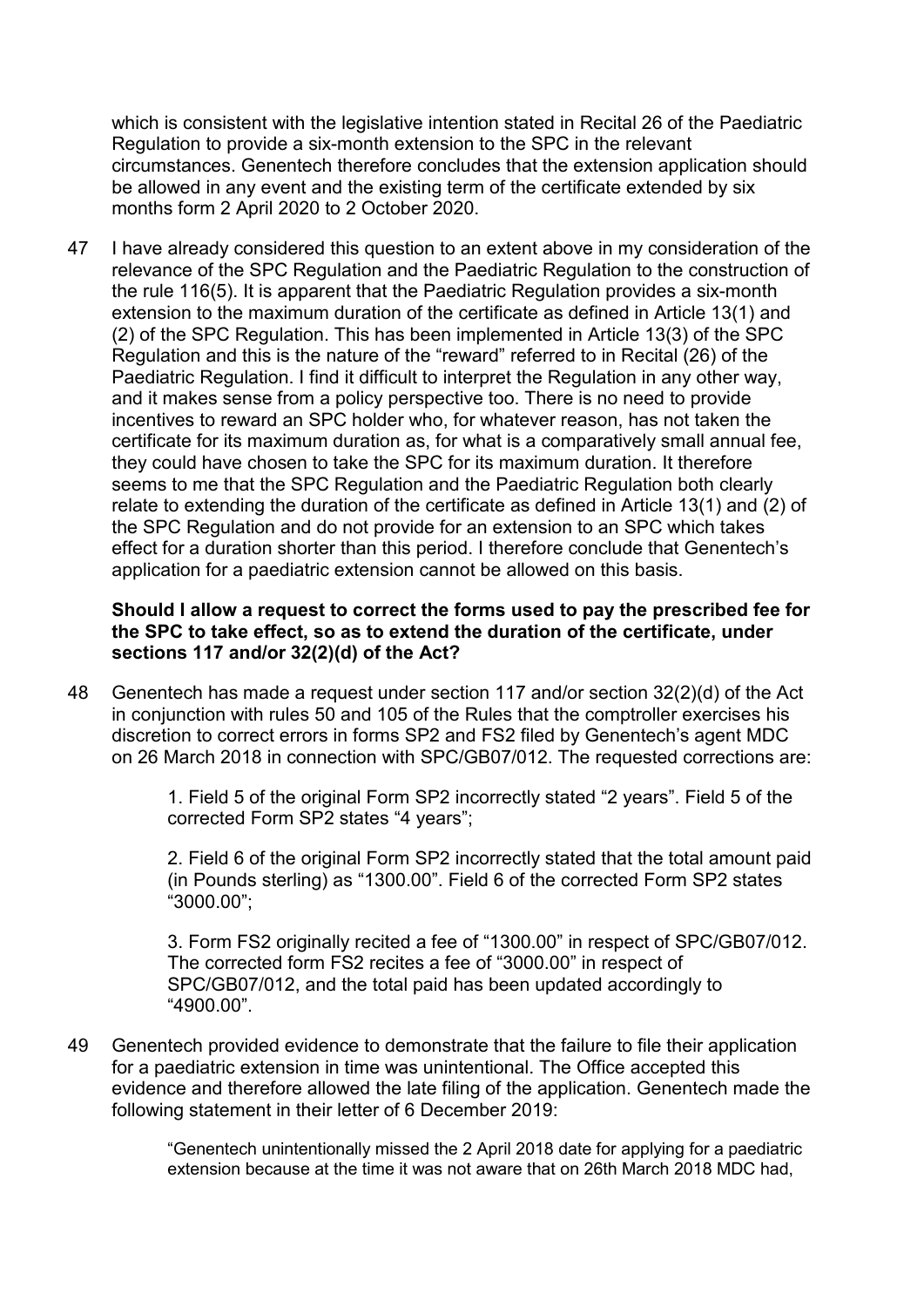contrary to Genentech's intentions and instructions, paid only two years of annual fees for the SPC, and not four years as had always been intended by Genentech.

It has at all times been Genentech's intention that the maximum available term of the SPC (i.e. to 23 January 2022) should be obtained and that the appropriate fees necessary to obtain the maximum term should be paid. It has never been Genentech's intention that only two years of the SPC term (or any other period apart from the maximum available) should be obtained.

Genentech's intention that the maximum term of the SPC should be obtained is confirmed by the witness statement of Nihan Corakci dated 2 December 2019 enclosed herewith. As that witness statement makes clear, Genentech's consistent instructions to MDC were that the expiry date of the SPC should be 23 January 2022 and that MDC should pay the annual fees necessary to put that intention into effect. MDC's Confirmation of Payment report confirmed to Genentech an expiry date for the SPC of 23 January 2022."

- 50 I have read the witness statement in question and the exhibits attached thereto and am satisfied that it supports Genentech's statement that it was always their intention to obtain the maximum term available for the SPC.
- 51 In the light of this Genentech submits that the entries they seek to correct are therefore unintentional mistakes made by Genentech's agent. Genentech highlights that section 117 allows correction of "any document filed in connection with a patent or such application" and note that section 128B of, and paragraphs 1 and 2 of Schedule 4A to, the Act apply this provision to SPCs. They also comment that, because Forms SP2 and FS2 are not a patent or application for a patent (or equivalent thereof) then rule 105(3) does not apply.
- 52 The examiner argued that this request for a correction should be refused on the grounds that, as there are no discrepancies between Forms SP2 and FS2, and the fees paid are specifically directed to a term of two years, it is not apparent that there is an obvious error. The examiner also dismissed the request to correct under section 32(2)(d) as this provision is directed to correction of the register, not to any forms supplied in support of an application.
- 53 Genentech filed further submissions on this question in a letter dated 20 January 2019. These submissions have not been considered by the examiner but I have considered them fully. In this letter Genentech submits that the requirement in rule 105(3) for an error to be readily identifiable before correction under section 117 can be considered is only applicable to correction of a specification. Corrections to other documents in connection with a patent or such an application, Genentech argues, are not subject to such a requirement. Forms SP2 and FS2 are not the "text" of the SPC but instead "any document filed in connection with an SPC" and hence rule 105(3) does not apply. They submit that this is consistent with section 117 of the IPO's Manual of Patent Practice (particularly paragraphs 117.07-117.11) and is further supported by the commentary in the CIPA Guide to the Patents Acts  $9<sup>th</sup>$  Ed, making specific reference to section 117.07 of this Guide which reads:

*"Rule 105(3) relates only to corrections in specifications. Accordingly, corrections to documents other than specifications are not required to be obvious in the sense "that it is immediately evident that nothing else would have been intended in the original specification". Rule 139 of the EPC is to like effect and, on this basis, the EPO Boards of Appeal have*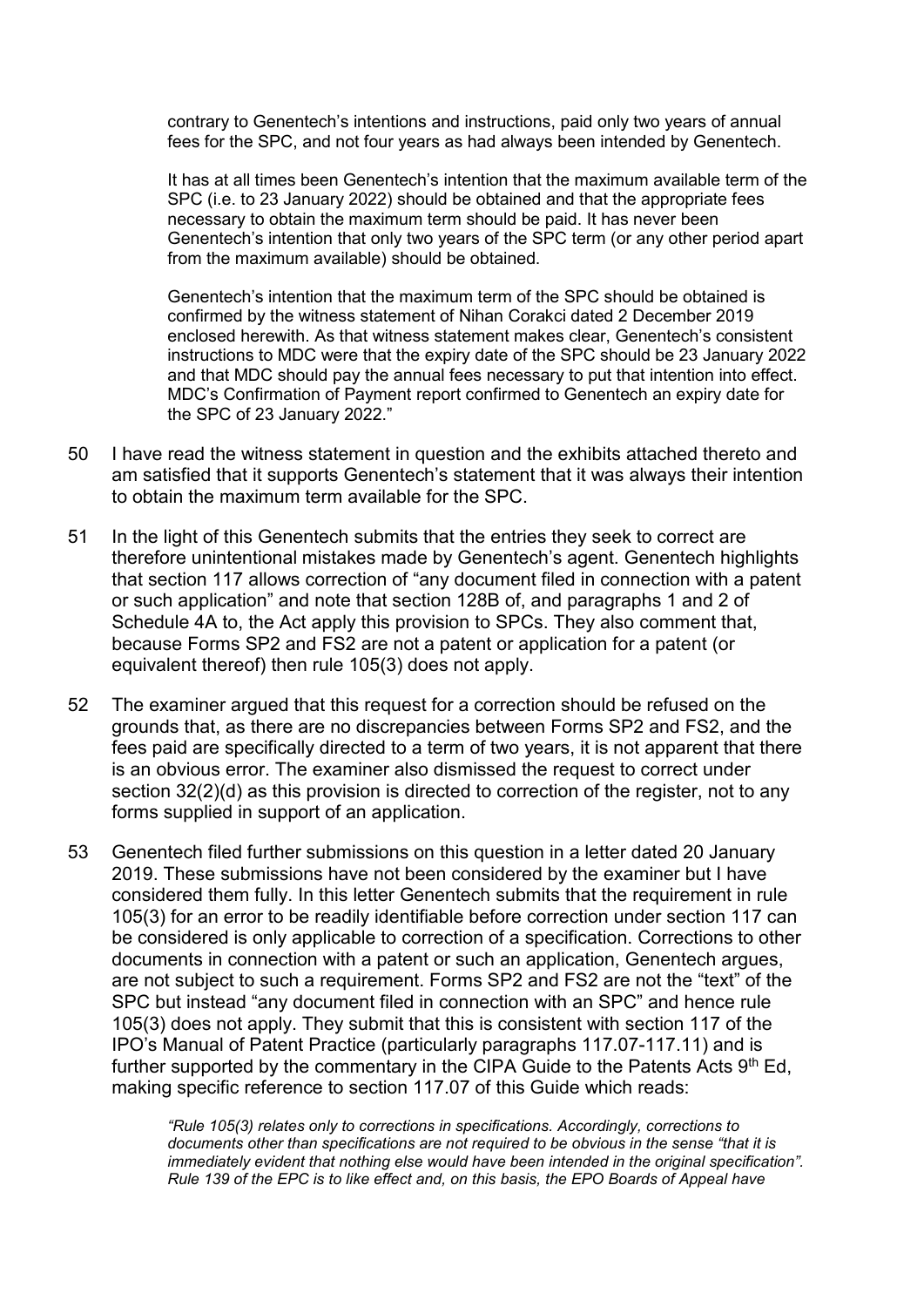*allowed correction of non-evident mistakes in documents other than specifications, see §117.11."*

- 54 Genentech therefore concludes that the examiner incorrectly applied the requirements that the requested corrections of Forms SP2 and FS2 be "readily identifiable" and that the request for correction of Forms SP2 and FS2 should be allowed.
- 55 Genentech's request to correct Forms SP2 and FS2, and so extend the duration of the SPC, is not a request to correct the register and therefore I agree with the examiner that section 32(2)(d) does not apply in this case. I will go on to consider section 117 in more detail. I agree with Genentech that the request does not relate to a correction of the SPC text itself but rather to "any document filed in connection with a patent or such application" and therefore rule 105(3) does not apply.
- 56 Section 117 provides that any person may give the comptroller notice of opposition to the correction. Rules 75 and 105(5) requires the comptroller to advertise in the Journal any such events unless the comptroller decides that no person could reasonably object. In the present case I do not consider that to be the case given that the request will extend the duration of the SPC and therefore, if I were minded to allow the correction, it would need to be advertised in the Journal.
- 57 Section 117 gives the comptroller general powers to correct errors of translation or transcription, clerical errors or mistakes in documents relating to patents or applications for patents. It is however a well-established principle that the general powers of section 117 cannot be used to circumvent the clear mandatory specific provisions of the Act. See for example *Antiphon AB.'s Applicatio*n [1984] RPC 1 and *Payne's Application* [1985] RPC 193, both specifically relating to section 117, and *E's Applications* [1983] RPC 231, relating to an earlier version of rule 107 (which was at that time rule 100) which relates to procedural irregularities. In *E's Applications* Lord Diplock said:

*"An irregularity in procedure is simply a failure to observe procedural rules, whatever the cause of the failure may be. Where there is a discretion to rectify the failure, the reason for it may be of the utmost relevance to the way in which that discretion should be exercised; but if rule 100 confers upon the comptroller jurisdiction to excuse failure to observe a time limit which is made inextensible by rule 110(1) and (2), on the ground that it is an irregularity in procedure, that jurisdiction must extend to all such failures whatever the reason for them may be, with the result of rendering the express prohibition of extensions of specified time limits by rule 110(1) and (2) wholly nugatory. So to construe rule 100 in relation to rule 110 would be to turn on its head the well-established canon of construction* generalia specialibus non derogant*."*

58 In *Payne's Application*, Falconer J said, quoting his own judgment in *Antiphon*:

*What I said in the* Antiphon *case, and perhaps I may be forgiven if I read it again and then make some comments about it, was this:* 

*"Section 117(1), which I have already read, is, of course, expressed in general terms, but to allow, under its provisions and those of rule 91 (which is the rule made pursuant thereto), correction of an error or mistake such as that sought to be corrected in this case"—that is the* Antiphon *case—"so as to allow the application to proceed as if the drawings filed later were part of the documents initially filed, would be to allow the provisions of section 117(1) and rule 91 to be used to circumvent the clear mandatory provisions of section 15(2). Section 15(2) is a particular enactment in*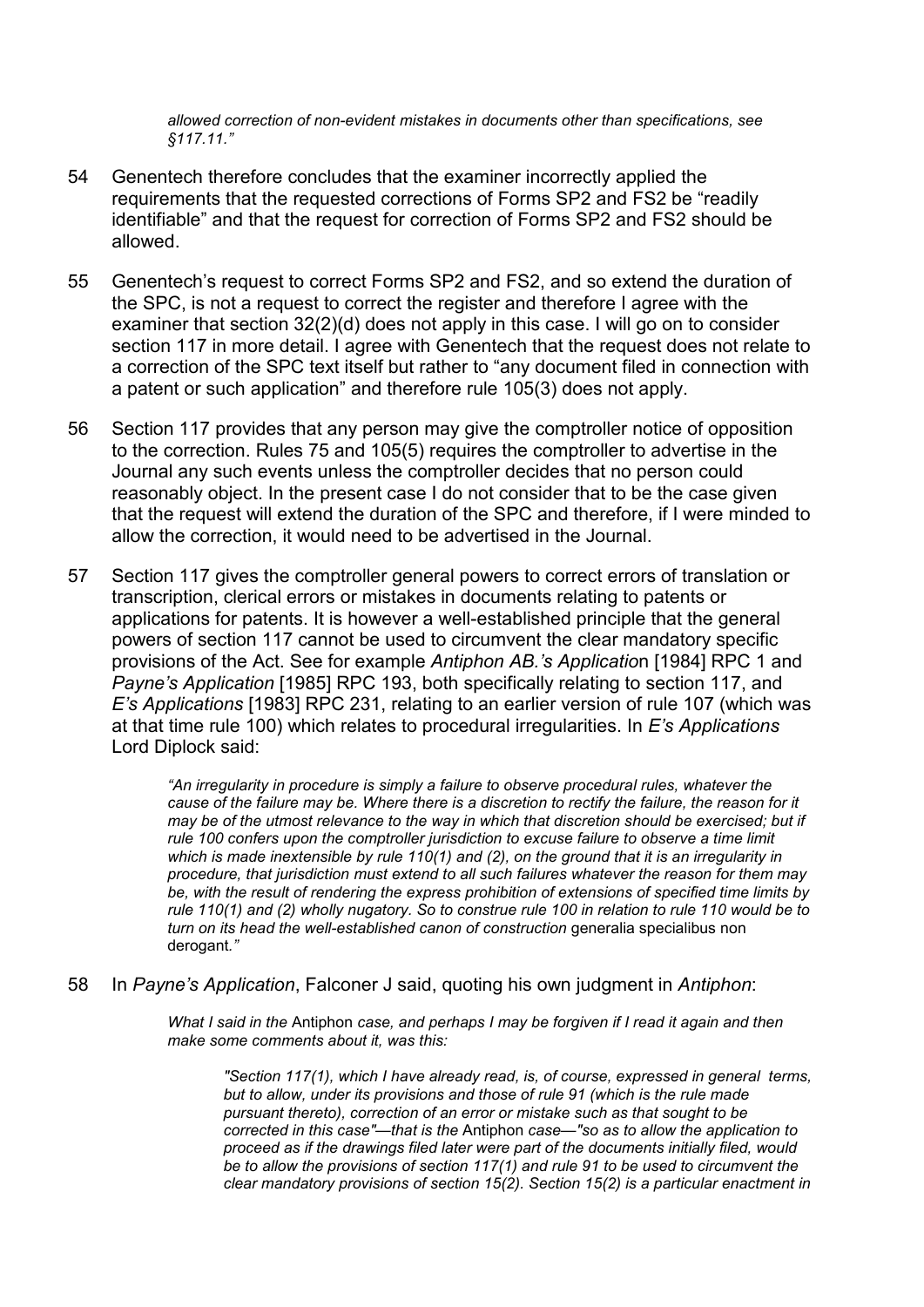*the statute and, although section 117(1) is an enactment in general terms in the statute, it seems to me that it can have no application to a case which falls within the terms of section 15(2) and must be taken to affect only the other parts of the statute to which it may properly apply: see Halsbury's Laws of England, 3rd Edition, Volume 36, paragraph 597 at page 397."*

#### *I concluded:*

*"In my judgment, under the provisions of section 117(1) and rule 91, a correction may not be allowed if the effect of it would be to allow an applicant to circumvent the clear mandatory requirements of section 15(2)."* 

- 59 These cases therefore demonstrate the applicability of the principle that a general provision cannot be used to circumvent a specific mandatory legislative provision.
- 60 As these cases were not referred to by the examiner I offered Genentech an opportunity to make submissions on them. Such submissions were received in a letter dated 11 February 2020 and I have fully considered them. Genentech submits that none of these cases were applicable to the present matter as Genentech does not seek to circumvent any such mandatory provisions through its correction of Forms SP2 and FS2. Genentech is not seeking to pay a further fee to extend the term of the SPC but rather is seeking only to correct the erroneous references made by MDC on Forms SP2 and FS2 to the term of the SPC and to correct the amount of the fee paid in March 2018. This, Genentech argues, is to be distinguished from a situation where a certificate holder intentionally opts for an effective period less than the maximum period of the certificate and requests subsequently that this initiallyrequested period be extended (without applying for a paediatric extension) – such a certificate holder could not rely on section 117 as there would be no mistake capable of correction. MDC's deposit account at all material times contained sufficient funds to cover the entire correct fee of £3000. Allowance of Genentech's application would not therefore entail any further payment – the fees have already been paid – but would ensure that the previously paid fees are correctly allocated by the Office to the proper term of the SPC. The effect of correcting forms SP2 and FS2 as requested by the applicant is not therefore a request to pay a "further" fee.
- 61 I do not agree with Genentech's point that they are not seeking to pay a further fee but rather that the fees have already been paid due to the funds being available in MDC's deposit account at the material times. A fee is not paid until such funds are allocated to a fee-bearing action, in this case the filing of original Form SP2. Correcting Forms SP2 and FS2 does therefore have the effect of further money being allocated to Form SP2 and therefore a further fee, or at least an additional part of a fee, being paid. I will therefore go on to consider the specific legislative framework governing the payment of such fees.
- 62 In the present case the specific legislative framework is governed by paragraph 5 of Schedule 4A and rule 116. Paragraph 5 specifies that an SPC does not take effect unless, according to sub-paragraph (a), "the prescribed fee is paid before the end of the prescribed period". Sub-paragraph (b) provides a six-month period for late payment of the fee. Rule 116(5) specifies that no further fee may be paid to extend the term of the certificate unless an application for a paediatric extension is made. I have discussed these provisions in detail above. For present purposes it suffices to say that paragraph 5 of Schedule 4A and rule 116(5) make specific provision for the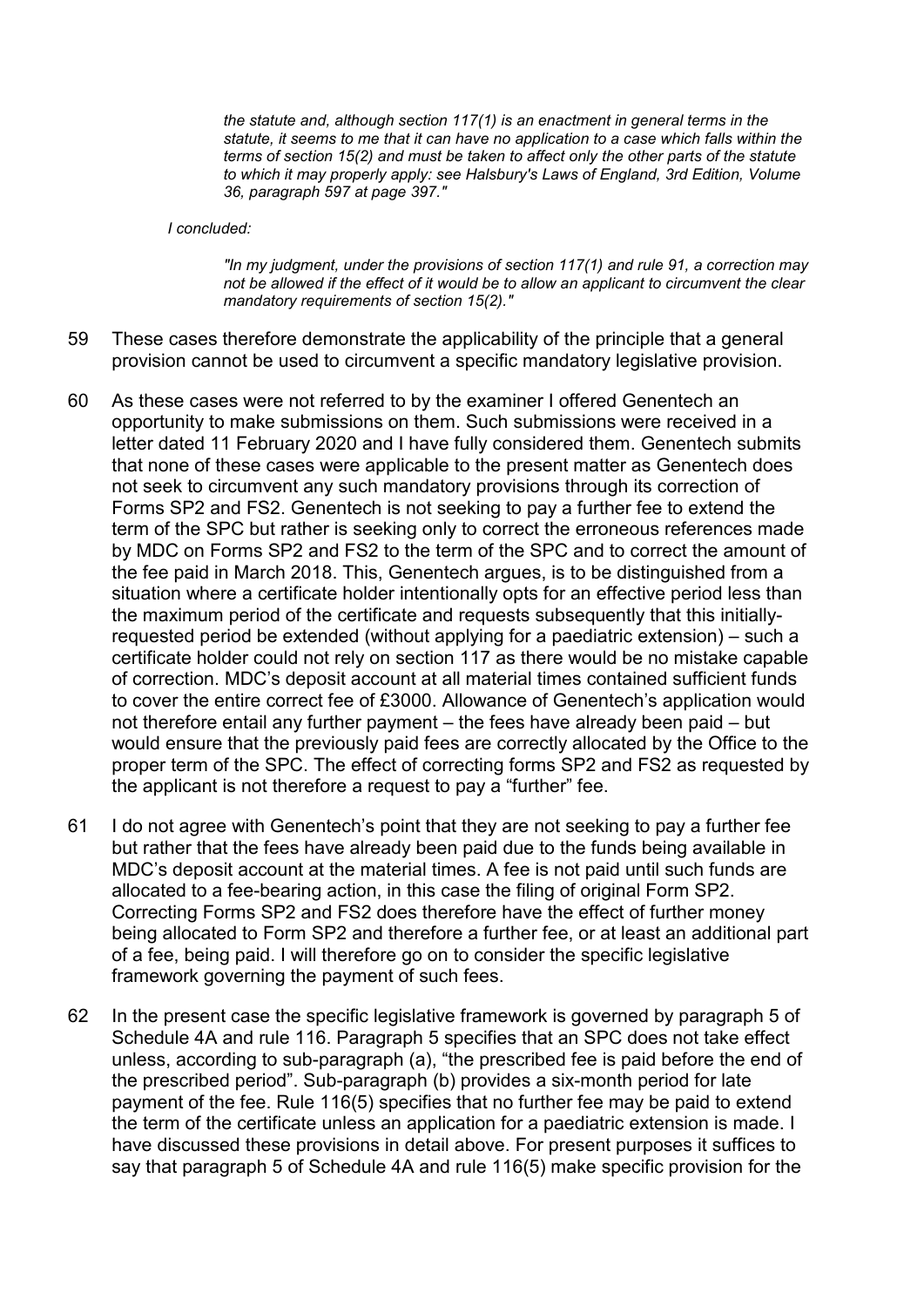payment of the annual fee, namely that it must be paid in order for the certificate to take effect and, in accordance with my interpretation of rule 116(5) above, no further fee can be paid to extend the term of the SPC apart from an application fee for a paediatric extension. Although this rule is in secondary legislation rather than primary legislation, it does stem from the provisions of paragraph 5 of Schedule 4A to the Act. The annual fee must therefore be paid in full and in advance of the certificate taking effect, and not further fee can be paid to extend the term of the SPC apart from an application fee for a paediatric extension. This is the specific legislative framework which governs the payment of the annual fees.

- 63 I note that there is one situation where the Act makes specific provision for section 117 to overcome what otherwise would be a specific provision in the legislation. Section 14(9) of the Act states that a withdrawal of a patent application may not be revoked. Section 14(10) has however been introduced which states that section 14(9) does not affect the power of the comptroller to correct a mistake or error in a withdrawal of an application. Special provisions have also been introduced into section 117 for this situation, namely that the comptroller must publish a notice if the application in question had been published and details of its withdrawal published and that the comptroller may only correct such an error or mistake under section by order. No specific legislative provision has however been provided to enable the payment of annual fees for an SPC once the SPC has taken effect, or for extending the duration of an SPC, by way of correcting Form SP2. Whether the additional fee can be considered a "further" fee or part of the original fee is immaterial, the legislation makes specific provision that the prescribed fee must be paid before the certificate takes effect.
- 64 Moreover, in the present case the comptroller is being asked to correct Form SP2 in a manner which would extend the duration of the SPC, and therefore the SPC holder's monopoly on the product covered by the SPC, by nearly two years, nearly doubling its duration. Thus the correction would have a very significant impact on the SPC in question and could potentially have a very significant impact on third parties.
- 65 I therefore take the view that the principle in the cases I have referred to above, namely that the general powers of section 117 cannot circumvent specific provisions in the Act, applies in the present case. The general powers given to the comptroller by section 117 cannot circumvent the specific provisions for the payment of the annual fees set out in Schedule 4A to the Act and in rule 116 of the Rules. I therefore conclude that the request to correct Forms SP2 and FS2 cannot be allowed.

# **Master Data Center's case**

**Has there been an irregularity in procedure, a mistake or an error attributable at least in part to the Office and, if there has, should the irregularity be rectified under rule 107?**

66 I turn now to the submissions made by MDC, the company responsible for the administration of SPC/GB07/012. MDC's submissions are based on rule 107 of the Rules. In brief MDC's argument is essentially that UK practice, whereby an SPC holder can choose a duration for the SPC which is shorter than the duration defined in Article 13(1) and (2) of the SPC Regulation, is not permissible under the SPC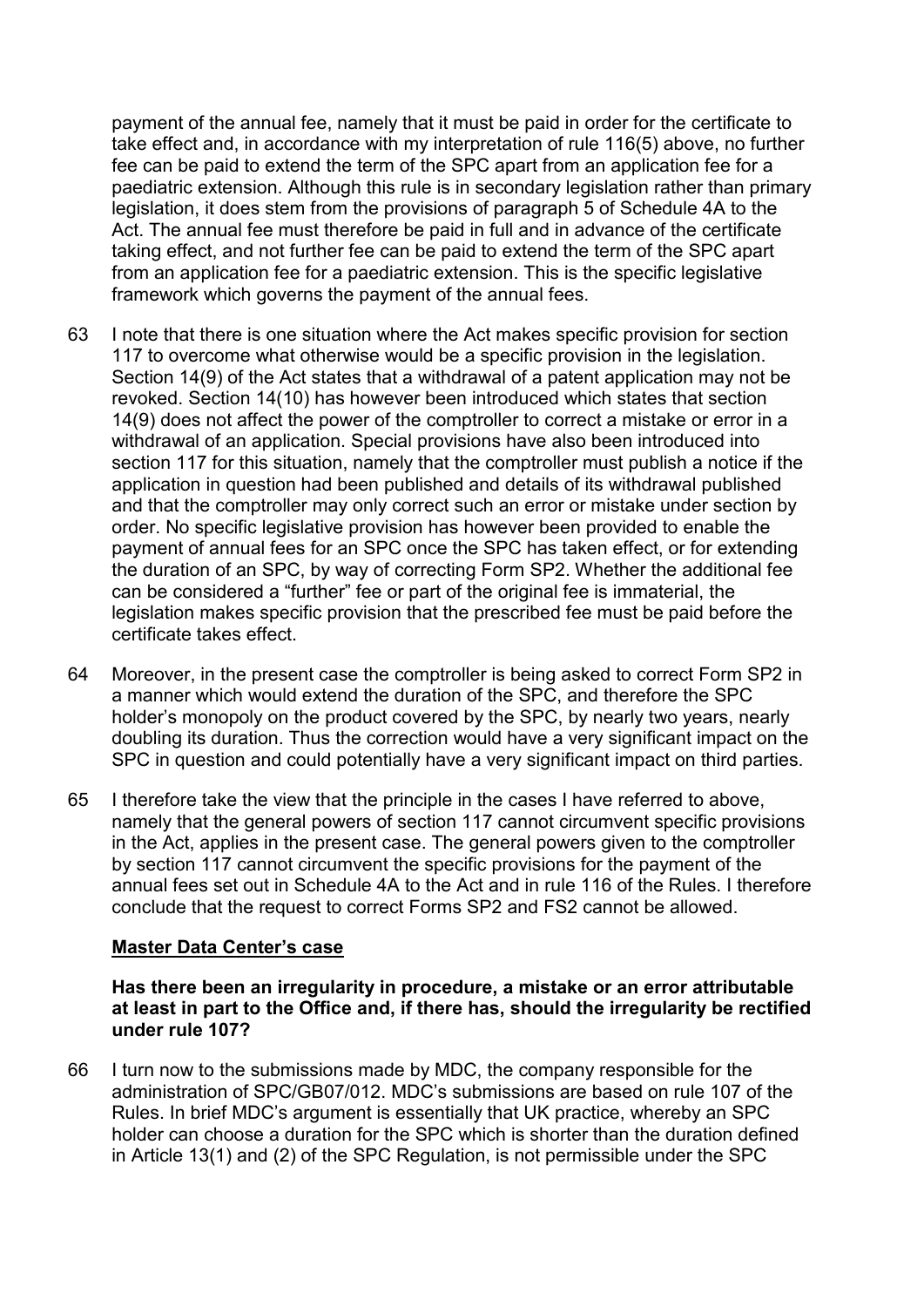Regulation. This resulted in an irregularity in procedure attributable to Office which can and should be rectified in accordance with rule 107.

67 MDC highlights the provisions of rule 116(3) and (4) which require the comptroller to send a notice to the applicant for the certificate within the specified period. This notice must, amongst other things, notify the applicant of the prescribed fee due. In the present case the relevant part of the notice read:

> "The maximum period of duration for the certificate in accordance with Article 13 will expire on 23 January 2022, therefore the period is made up of 4 effective years as defined by Fees Rule 6(2), for which the prescribed fees are:

- for first year or part thereof £600
- for second year or part thereof £700
- for third year or part thereof £800
- for fourth year or part thereof £900
- for fifth year or part thereof  $£1000$ .

As set out in Rule 116(5) the desired effective period of the certificate, which may be less than the maximum period allowable, should be specified on Form SP2 … which … should accompany the fees due for that period."

- 68 MDC considers this approach to be fundamentally flawed. They submit that Article 13(1) of the SPC Regulation only sets out one duration of an SPC which is calculated in accordance with the formula set out in the Article and is clear from the language of the Article. There is no provision for a shorter period and there is no room for discretion on this issue. If a proprietor wants a shorter duration for their SPC then, MDC submits, the proper course is to surrender the SPC in accordance with Article 14(b).
- 69 MDC therefore concludes that the IPO's notice issued under rule 116(3) and (4) was wrong to suggest the proprietor can choose a different duration from that dictated by Article 13 and is not consistent with the SPC Regulation. MDC also argues that this is not consistent with rule 116(5) which does not give the proprietor the right or power to choose a different duration. Instead, this part of rule 116(5) simply makes clear that there is one prescribed fee and one duration, and the only opportunity for extending the duration is by way of a paediatric extension.
- 70 MDC also submits that the notice failed to set out the prescribed fee due as is required by rule 116(4)(b). That requirement makes clear that there is only one fee, which reflects the fact that there is only one duration. In this case, according to MDC, the notice should have clearly stated that the fee due was £3,000 in accordance with rule 6 of the Patents (Fees) Rule 2007, rather than the generic breakdown provided which left it to the proprietor to work out the relevant fee themselves. As a result of this irregularity Form SP2 was incorrectly completed to state that the fees amounted to £1300 and the resulting duration of the SPC was two years.
- 71 In a similar vein MDC argues that the comptroller failed to send any notice of unpaid fees, as he is required to do by rule 116(6). They submit that, if the comptroller's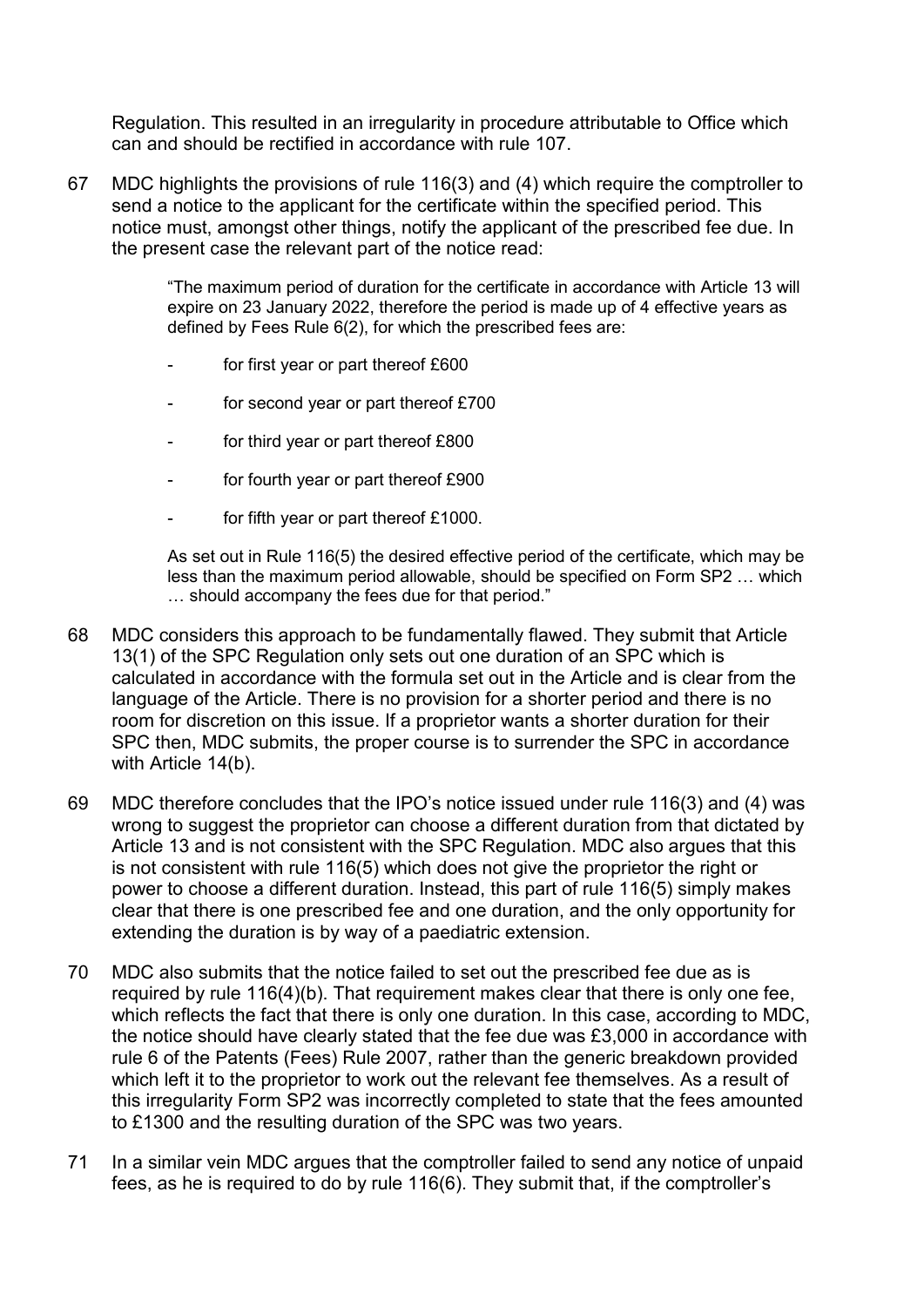practice is only to send a reminder notice under rule 116(6) if a proprietor has failed to pay any fee at all by the due date, this will lead to inequitable results. In both cases the proprietor has failed to pay the fee specified in rule 6 of the Patents (Fees) Rules 2007 and should be given the same chance to do so.

- 72 MDC is seeking a rectification of procedure such that the duration of the SPC is extended to expire on 23 January 2022.
- 73 There was some debate between MDC and the examiner as to the relevance of the Court of Appeal's judgment in *Tulane* to the present case. This centres on a comment Kitchin LJ (as he then was) made in paragraph 50 (set in out in full above) that an SPC applicant "may elect to take the certificate for a shorter period and, if he does so, he will only pay a fee in respect of those years for which he has elected." MDC takes the view that Kitchin LJ's conclusion in paragraph 50 was based on preexisting IPO practice without any assessment of the compliance of that practice with the SPC Regulation or the Rules. In merely recording what this practice is, Kitchin LJ was not purporting to analyse (let alone decide) the issue which arises in this case. There was no discussion of whether this practice was permissible in the *Tulane* Court of Appeal judgment precisely because it was not an issue in that case. Nor does it appear to have been argued in *Tulane* that, insofar as the term of the SPC was limited to a period that was shorter than that set out in Article 13 of the SPC Regulation, that could only be done through surrender of the SPC.
- 74 Before I go into the detail of this question I will comment briefly on the extent to which rule 107(3) applies in the current circumstances. For further annual fees to be paid I would need to agree to extending the period for filing such fees prescribed in rule 116(2). This period is listed in Part 1 of Schedule 4 to the Rules and therefore is one to which rule 107(3) applies. MDC's case is, of course, that there has been an irregularity attributable to an error by the Office and so rule 107(3) is relevant.
- 75 UK practice has always been to allow SPC holders to choose a duration for an SPC which is shorter than the maximum duration. This practice was explicitly set out in rule 5(3) of the Patents (Supplementary Protection Certificates) Rules 1997 and, prior to the 1997 Rules, in rule 5(3) of the Patents (Supplementary Protection Certificate for Medicinal Products) Rules 1992. The 1997 Rules were replaced by the current 2007 Rules. In the UK's current legislation, the situation is set out in paragraph 5 of Schedule 4A to the Act which states that an SPC does not take effect unless the prescribed fee is paid before the end of the prescribed period, and in rule 116(5) of the Rules. Rule 116(5) sets out the requirement that the prescribed fee be accompanied by Form SP2. It also specifies that no further fee may be paid to extend the term of the certificate once the certificate has taken effect except in the case of an application for a paediatric extension. I have discussed this provision in detail above. For the purposes of this discussion it will suffice to say that I can see nothing in this rule that prohibits allowing SPC holders to pay a fee to bring the SPC into effect for a duration which is less than its maximum duration. In fact it could be argued that the rule, in addressing (and forbidding) the possibility of filing a further fee to extend the term of the certificate once the certificate has taken effect, implies that it is possible to select a duration, and pay the appropriate fee, which is shorter than the maximum duration. Nor do I consider that it follows from the fact that rule 116(4)(b) states that the notice must notify the applicant of "the prescribed fee due" that the fee must correspond to the maximum possible term of the SPC. I do not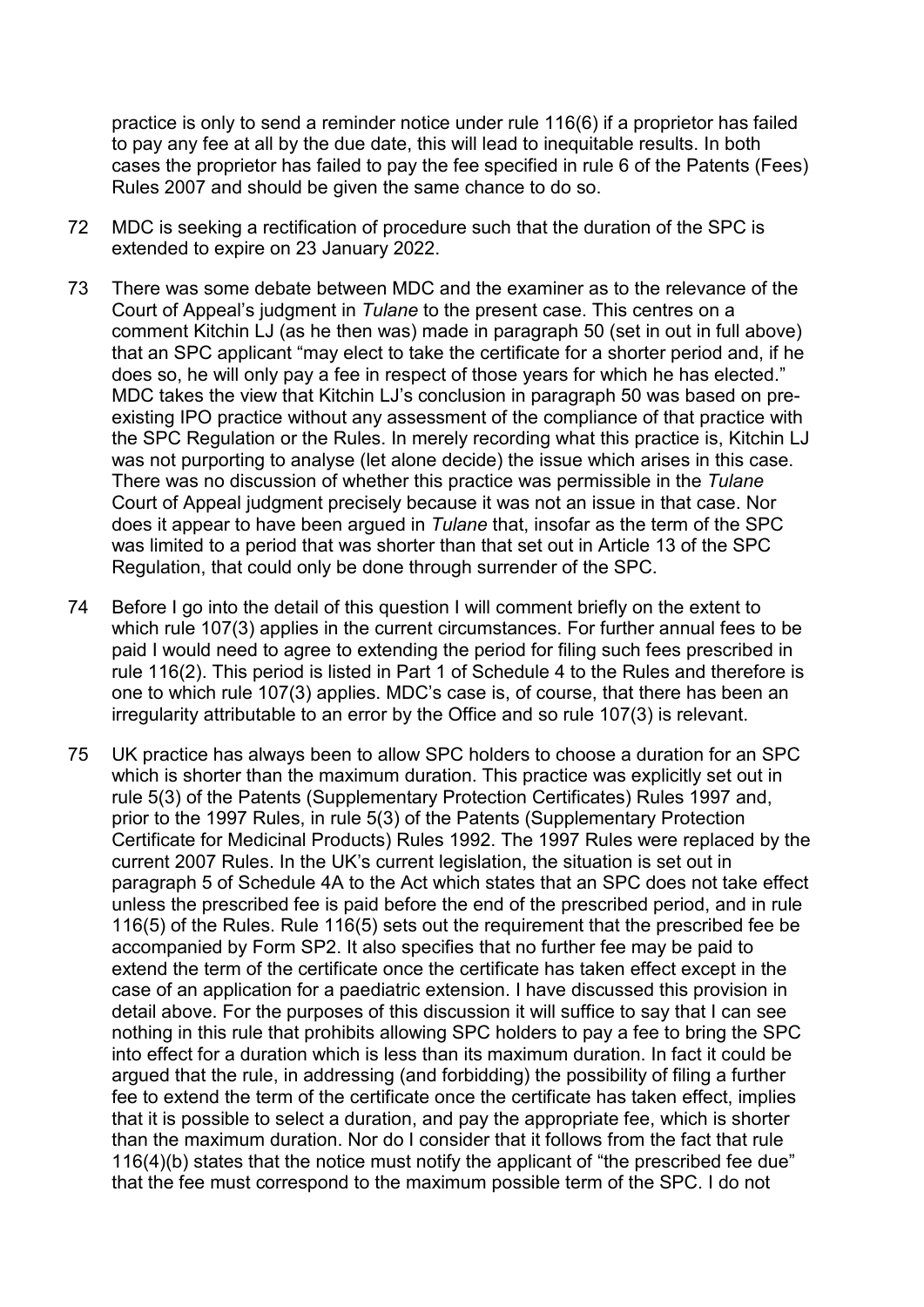therefore accept MDC's submissions that current IPO practice is inconsistent with the Rules.

- 76 I am also not convinced of MDC's interpretation of the SPC Regulation. Article 13(1) does indeed define "a period" for which the certificate shall take effect which is equal to what, under UK practice, would be considered its maximum term. Article 13(2) sets an upper limit for the duration of the certificate, namely five years. Article 13(3) provides for an extension to this maximum duration in the case of a paediatric extension. But Article 12 states that "Member states may require the certificate to be subject to annual fees" and Article 14(c) provides that the certificate shall lapse if the annual fee is not paid in time.
- 77 MDC seems to suggest that the only means the SPC Regulation provides for reducing the term of the SPC is by way of surrender under Article 14(b) but clearly the SPC Regulation provides for another means, namely if annual fees are not paid in time. This suggests a system whereby applicants for SPCs can choose a duration of their certificate for less than the period defined in Article 13 by choosing not to pay the relevant annual fees. If a Member State implements a system whereby annual fees are paid each year then a failure to pay a fee in time for a specific year would, in accordance with Article 14(c), cause the SPC to lapse.
- 78 The UK has taken up the option to implement annual fees but, rather than requiring that they be paid on a year-by-year basis, requires them to be paid in advance as a single up-front prescribed fee. I have already found that, in *Tulane*, the Court of Appeal held that the UK system of requiring a prescribed fee in advance of the SPC coming into effect was consistent with Article 12 of the SPC Regulation and could be considered a system for requiring annual fees in accordance with that Article. As MDC has pointed out, Kitchin LJ went further in his judgment and stated that an SPC applicant "may elect to take the certificate for a shorter period and, if he does so, he will only pay a fee in respect of those years for which he has elected." I agree with MDC that this point wasn't at issue in *Tulane* and there does not seem to have been any arguments presented by either party on this point. Nor is there any analysis set out in the judgment. Nevertheless, it is a clear, explicit statement made by the Court of Appeal.
- 79 If the fee paid does not cover the full possible duration of the SPC then in effect it lapses at the end of the final year which is covered by the fee paid. I do not therefore agree with MDC that, in enabling SPC applicants to choose a term for their SPC shorter than the maximum term, UK practice is not permitted by the SPC Regulation. I also consider that, given this flexibility available to SPC holders, the notice provided by the Office satisfies the requirements of rule 116(4).
- 80 I therefore conclude that the IPO's practice of allowing an applicant for an SPC to select a duration shorter than that of the maximum possible duration is consistent with all the SPC Regulation and with the relevant UK legislation, as was confirmed by the Court of Appeal in *Tulane*. I can therefore find no irregularity in procedure attributable, wholly or in part, to a default, omission or other error by the comptroller, an examiner or the patent office. Rule 107 may not therefore be used to correct any irregularity of procedure in the present case.